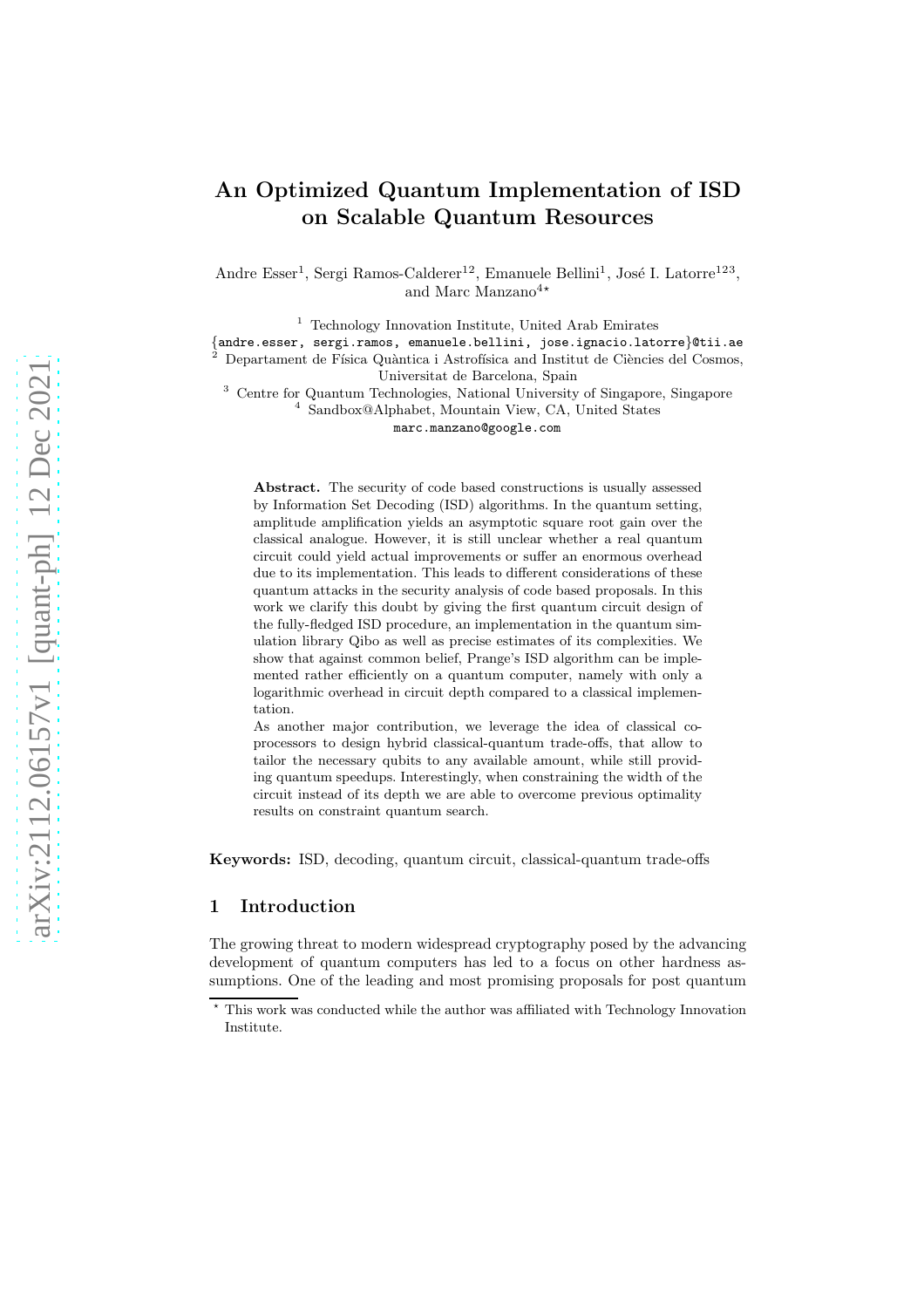cryptography is code based cryptography. It has a long history of withstanding classical as well as quantum attacks and is considered to rely on one of the most well understood hardness assumptions. The list of the four KEM finalists of the ongoing NIST standardization process for post quantum cryptography [\[1\]](#page-27-0) includes one code based proposal (McEliece [\[14\]](#page-28-0)) and two more can be found on the alternate candidate list (BIKE [\[2\]](#page-28-1) and HQC [\[30\]](#page-29-0)) .

At the heart of all these code based constructions lies the binary decoding or syndrome decoding problem. This problem asks to find a low Hamming weight solution  $\mathbf{e} \in \mathbb{F}_2^n$  to the equation  $H\mathbf{e} = \mathbf{s}$ , where  $H \in \mathbb{F}_2^{(n-k)\times n}$  is a random binary matrix and  $\mathbf{s} \in \mathbb{F}_2^{n-k}$  a binary vector.

The best known strategy to solve this problem is based on Information Set Decoding (ISD) [\[32\]](#page-29-1), a technique introduced by Prange in 1962. Since then, there has been a series of works improving on his original algorithm [\[5,](#page-28-2)[11,](#page-28-3)[15,](#page-28-4)[28,](#page-29-2)[29,](#page-29-3)[35\]](#page-29-4), mostly by leveraging additional memory, exploiting some meet-in-the-middle strategies.

In the quantum setting Bernstein showed how to speed up Prange's algorithm by an amplitude amplification routine [\[6\]](#page-28-5), which results in an asymptotic square root gain over the classical running time. The translation of advanced ISD algorithm to the quantum setting [\[25,](#page-29-5)[26\]](#page-29-6) yields so far only small asymptotic improvements. Further these algorithms rely on the existence of an exponential amount of quantum RAM, which is considered very unrealistic even for mid term quantum developments. Due to this fact, all code based NIST submissions exclude these algorithms when conducting their security analysis. Moreover, the McEliece submission states that "Known quantum attacks multiply the security level of both ISD and AES by an asymptotic factor  $0.5 + o(1)$ , but a closer look shows that the application of Grover's method to ISD suffers much more overhead in the inner loop" [\[14\]](#page-28-0).

So far it was unclear if such a statement is well-founded and how much overhead a quantum implementation of the procedure by Prange would really cause. In this work, we carefully design every part of Prange's algorithm as a quantum circuit, analyze its complexities and show how to incorporate the pieces in a fully-fledged quantum ISD procedure.

In our design we put a special focus on the necessary amount of qubits. Note that several prior works also focus on qubit reduction in the few qubits or poly-nomial memory setting [\[3,](#page-28-6)[7,](#page-28-7)[9,](#page-28-8)[18,](#page-29-7)[23\]](#page-29-8), in which the quantum algorithm is limited to the use of a polynomial amount of qubits only. Prange's algorithm falls into this regime by default, since asymptotically it only uses a polynomial amount of memory. Nevertheless, it is especially this need for memory which limits its applicability, as all code based constructions involve parity-check matrices consisting of millions of bits. Hence, we investigate different optimizations of our initial design with regards to the amount of qubits. Furthermore, we extend the *few qubits* setting by developing hybrid algorithms that enable us to reduce the already polynomial demand of qubits to any available amount while still providing a quantum speedup.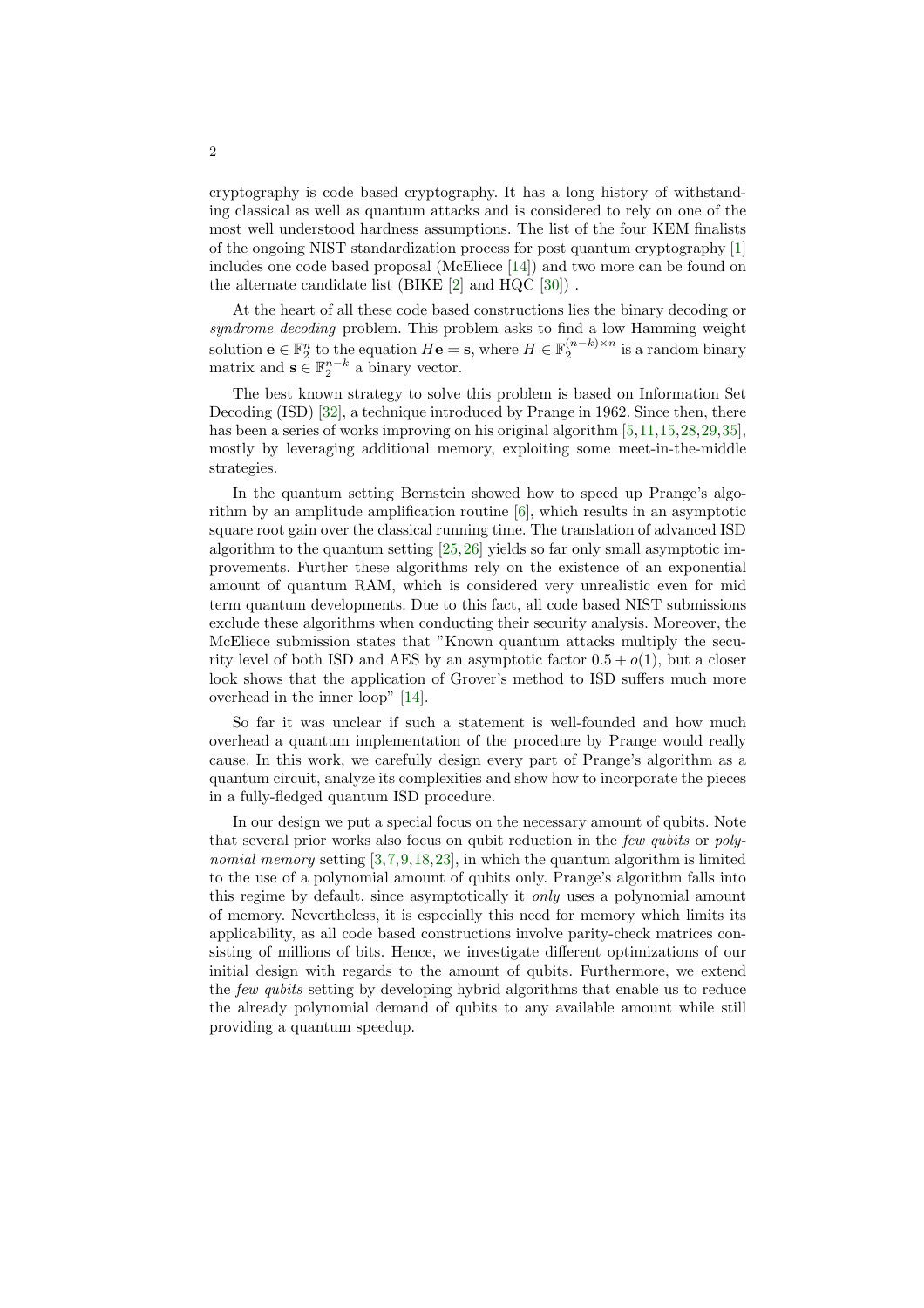In this context we leverage the idea of classical co-processors resulting in hybrid trade-off algorithms between classical-time and quantum memory (and time). The idea of such co-processors has mostly been used to parallelize quantum circuits or instantiate circuits under depth constraints, e.g. when analyzing the quantum security of schemes under the MAXDEPTH constraint specified by NIST [\[2,](#page-28-1) [9,](#page-28-8) [10,](#page-28-9) [24\]](#page-29-9). Under depth constraints, Zalka [\[38\]](#page-29-10) showed that the optimal way to perform a quantum search is by partitioning the search space in small enough sets such that the resulting circuit only targeting one set at a time does not exceed the maximum depth. Then the search has to be applied for every set of the partition. However, this optimality result only holds under depth constraints, when instead imposing constraints on the width of the circuit, our trade-offs yield more efficient strategies.

Our Contribution. As a first contribution we design and analyze the full circuit performing the quantum version of Prange's algorithm. We give precise estimates for the circuit depth and width in the quantum circuit model. Our design shows that, against common belief, Prange's algorithm can be implemented rather efficiently on a quantum computer, namely with only a logarithmic overhead in the depth. Through further optimizations, our width optimized circuit only needs  $(n-k)k$  bits to store and operate on the input matrix  $H \in \mathbb{F}_2^{(n-k)\times n}$  and roughly  $n-k$  ancillas. Additionally, we provide functional implementations of our circuits in the quantum simulation library Qibo [\[16,](#page-28-10)[17\]](#page-28-11), which is accessible on github [\[33\]](#page-29-11). We also explore different optimizations regarding the circuit depth, including a quantum version of the Lee-Brickell improvement [\[27\]](#page-29-12) and an adaptation of our circuits to benefit from quasi-cyclic structures in the BIKE / HQC case.

Our second major contribution is the design of hybrid quantum-classical trade-offs that address the practical limitation on the amount of qubits. In particular, these trade-offs enable quantum speedups for any available amount of qubits. We study the behavior of our trade-offs for various different choices of code parameters. Besides the coding-theoretic motivated settings of full and half distance decoding, this includes also the parameter choices made by the NIST PQC candidates McEliece, BIKE and HQC. Our trade-offs perform best on the BIKE and HQC schemes, which is a result of a combination of a very low error weight and a comparably low code rate used by these schemes.

Fig. [1](#page-3-0) shows the behavior of our trade-off achieving the best results under limited width. Here, we measure the performance of the trade-offs in form of a qubit-reduction factor  $\delta$  and a speedup  $t(\delta)$ . In comparison to an entirely quantum based computation, performed using a specific amount of qubits and taking time  $T^{\frac{1}{2}}$ , the trade-off reduces the amount of qubits by a factor of  $\delta$ , while maintaining a time complexity of  $T^{t(\delta)}$ . For instance in the BIKE and HQC setting we can reduce the amount of qubits to only  $1\%$  ( $\delta = 0.01$ ) of an entire quantum based computation and still achieve a speedup of roughly 0.87 compared to a classical computation.

The rest of this work is structured as follows. In Section [2](#page-3-1) we set up the necessary notation, give a precise definition of the problem under consideration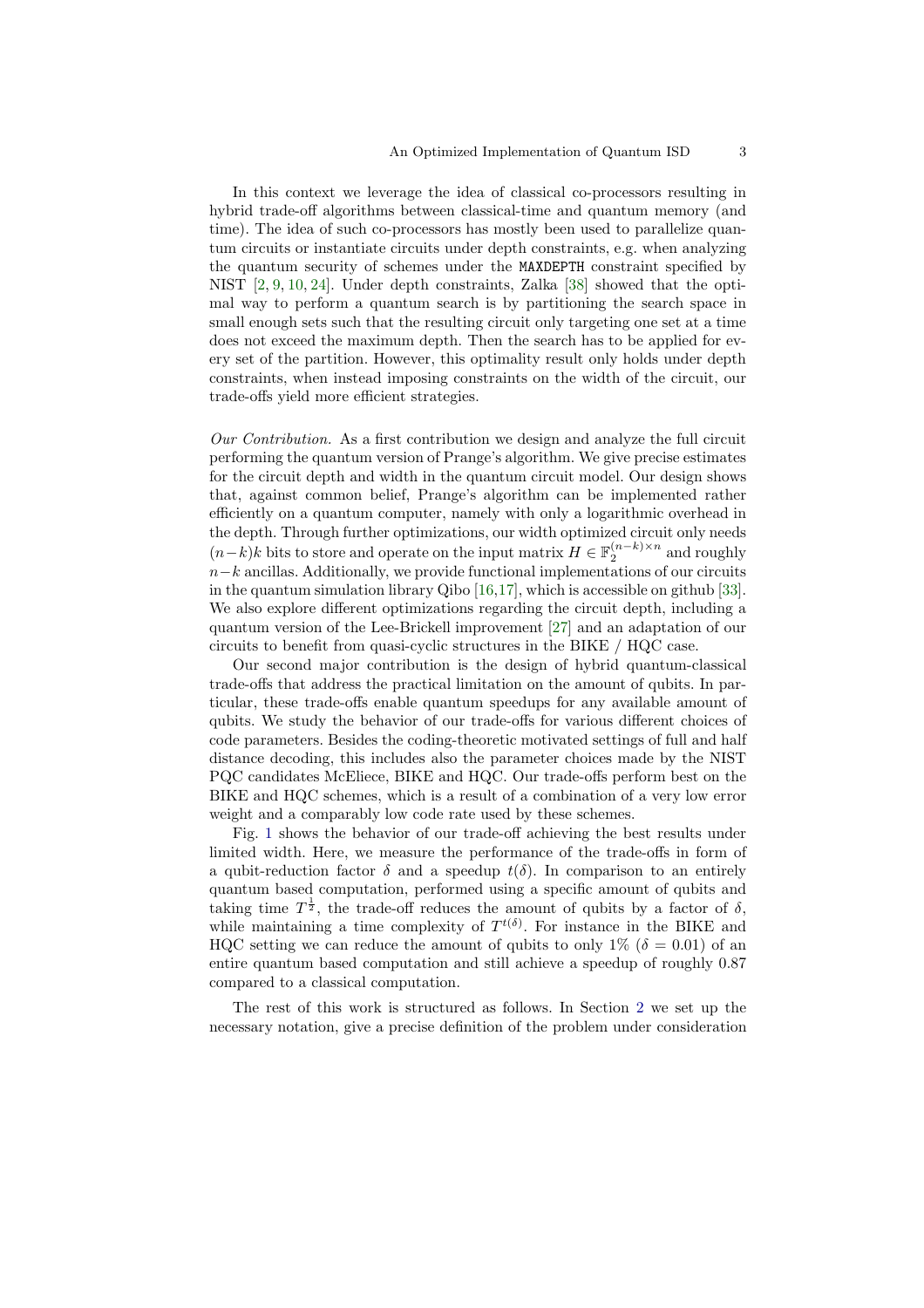<span id="page-3-0"></span>

Fig. 1: Comparison of the achieved speedups of our trade-offs  $t(\delta)$  (y-axis) plotted as a function of the qubit-reduction factor  $\delta$  (x-axis).

and elaborate on the quantum model used for our analysis. In the subsequent Section [3](#page-4-0) we present the original algorithm by Prange. In Section [4](#page-5-0) we model every step of Prange's algorithm as a quantum circuit and show how to make use of an amplitude amplification step. Finally, in Section [5](#page-11-0) we give improvements for our initial design, including a quantization of the Lee-Brickell improvement as well as our hybrid classical-quantum trade-offs.

# <span id="page-3-1"></span>2 Preliminaries

For two integers  $a, b \in \mathbb{N}$  with  $a \leq b$  let  $[a, b] := \{a, a+1, \ldots, b\}$ . Further we write conveniently  $[b] := [1, b]$ . Let H be an  $m \times n$  matrix and  $I \subseteq [n]$ , we write  $H_I$ to denote the projection of  $H$  onto the columns indexed by  $I$ . We use the same notation for vectors, so for a vector **v** of length n, then  $\mathbf{v}_I := (v_{i_1}, v_{i_2}, \dots, v_{i_{|I|}})$ , where  $i_j \in I$ . For a binary vector **w** we define  $wt(\mathbf{w}) := |\{i \in [n] \mid w_i = 1\}|$  as the Hamming weight of **w**. For two reals  $c, d \in \mathbb{R}$  we let  $\llbracket c, d \rrbracket := \{x \in \mathbb{R} \mid c \leq x \leq d\}$ be the (including) interval of all reals between  $c$  and  $d$ .

We use standard Landau notation for complexity statements, where  $\tilde{\mathcal{O}}$ -notation suppresses polylogarithmic factors, meaning  $\tilde{\mathcal{O}}(f(x)) = \mathcal{O}(f(x) \log^i f(x))$  for any constant *i*. Besides standard binomial coefficients, for a set S, we let  $\binom{S}{k}$ denote the set containing all size-k subsets of S. All logarithms are binary if not stated otherwise. We define  $H(x) := -x \log(x) - (1-x) \log(1-x)$  to be the binary entropy function and make use of the well-known approximation

<span id="page-3-2"></span>
$$
\binom{n}{k} = \tilde{\Theta}\left(2^{n\mathrm{H}\left(\frac{k}{n}\right)}\right),\tag{1}
$$

which can be derived from Stirling's formula.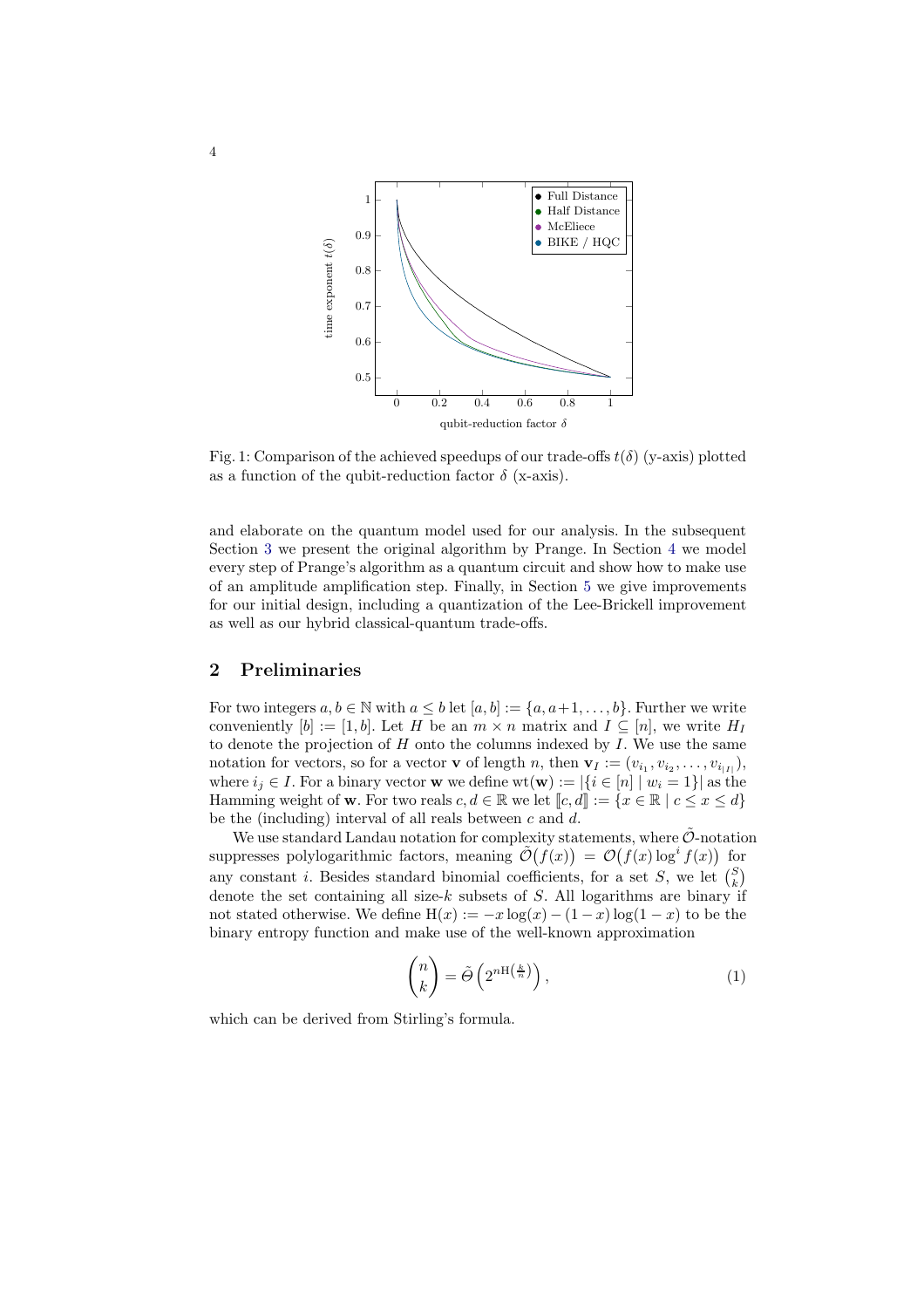Decoding and linear codes. A binary linear  $[n, k]^5$  $[n, k]^5$  or  $[n, k, d]$  code C is a k dimensional subspace of  $\mathbb{F}_2^n$  and minimum distance d, which is defined as the minimum Hamming weight of the elements of  $C$ . We call  $n$  the code length and  $R := \frac{k}{n}$  the code rate of C. The code C can be defined via the kernel of a matrix  $H \in \mathbb{F}_2^{(n-k)\times n}$ , so that  $\mathcal{C} := \{ \mathbf{c} \in \mathbb{F}_2^n \mid H\mathbf{c}^T = \mathbf{0} \}$ , where H is called a paritycheck matrix. Note that for ease of exposition, we treat all vectors as column vectors so that we can omit vector transpositions.

A given point  $x = c + e$  that differs from a codeword by an error e can be uniquely decoded to **c** as long as  $wt(e) \leq \left\lfloor \frac{d-1}{2} \right\rfloor$ . This setting, in which the error weight is bounded by half of the minimum distance, is also known as half distance decoding. Another well-studied case upper bounds the error weight by the full minimum distance d and is hence known as full distance decoding. As the running time of decoding algorithms is solely increasing in the error weight, in those settings, we study the complexity for the case of equality to the respective upper bounds. Also in those cases we assume  $d$  to meet the Gilbert-Varshamov bound [\[19,](#page-29-13)[37\]](#page-29-14) for random binary linear codes, which gives  $d \approx H^{-1}(1 - R)n$ .

Note that the definition of the code via its parity-check matrix allows to treat the decoding procedure independently of the specific codeword by considering the syndrome s of a given faulty codeword x, where  $s := Hx = H(c + e) = He$ .

Now, if one is able to recover  $\bf{e}$  from  $H$  and  $\bf{s}$ , the codeword can be recovered from **x** as  $c = x + e$ . This leads to the definition of the *syndrome decoding* problem.

**Definition 1 (Syndrome Decoding Problem).** Let  $\mathcal C$  be a linear  $[n, k]$  code with parity-check matrix  $H \in \mathbb{F}_2^{(n-k)\times n}$  and constant rate  $\frac{k}{n}$ . For  $s \in \mathbb{F}_2^{n-k}$  and  $\omega \in [n]$ , the syndrome decoding problem  $SD_{n,k,\omega}$  asks to find a vector  $\mathbf{e} \in \mathbb{F}_2^n$ of weight  $wt(e) = \omega$  satisfying  $He = s$ . We call any such e a solution while we refer to  $(H, s, \omega)$  as an instance of the syndrome decoding problem.

Quantum Circuits. Our algorithms are built in the quantum circuit model, where we assume a certain familiarity of the reader (for an introduction see [\[31\]](#page-29-15)). The circuits are presented using general multi-qubit gates for simplicity, but we analyze their depth and complexity using their decomposition into basic implementable gates. Particularly, the decomposition of multi-controlled NOT gates into Toffoli gates is the main factor affecting depth and gate count.

A multi-controlled NOT gate with n controls can be decomposed using  $\mathcal{O}(n)$ regular Toffoli gates [\[4\]](#page-28-12). If  $n-2$  ancilliary qubits are available the procedure can be implemented in logarithmic depth. Note that we use the term circuit depth and time complexity interchangeably when analyzing our quantum circuits.

# <span id="page-4-0"></span>3 Prange's Information Set Decoding

Let us introduce the original ISD algorithm by Prange [\[32\]](#page-29-1). Given an instance  $(H, s, \omega)$  of the  $S\mathcal{D}_{n,k,\omega}$  Prange's algorithm starts by choosing a random set

<span id="page-4-1"></span> $5$  Note that we also use this notation to indicate the set of integers between n and  $k$ , but the concrete meaning will be clear from the context.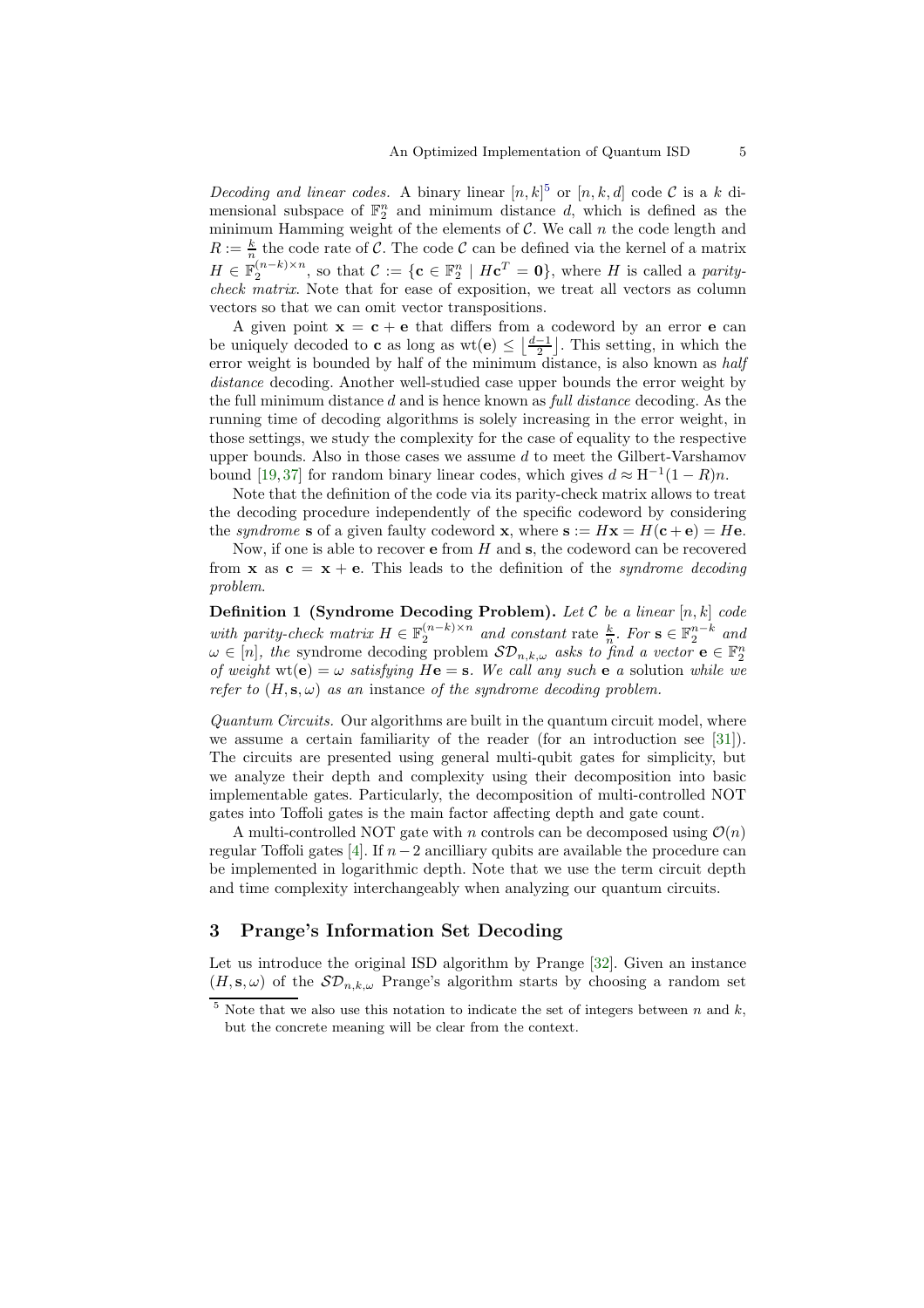#### <span id="page-5-2"></span>Algorithm 1 Prange

**Require:** parity-check matrix  $H \in \mathbb{F}_2^{(n-k)\times n}$ , syndrome  $s \in \mathbb{F}_2^{n-k}$ , weight  $\omega \in [n]$ **Ensure:** error vector **e** with  $wt(e) = \omega$  satisfying  $He = s$ 1: repeat 2: choose random permutation matrix  $P \in \mathbb{F}_2^{n \times n}$  and set  $H_I \leftarrow (HP)_{[n-k]}$ 3: solve linear system  $H_I$ **e**<sub>1</sub> = **s** for **e**<sub>1</sub> 4: until wt( $\mathbf{e}_1$ ) =  $\omega$ 

 $5:$  return  $P(\mathbf{e}_1, 0^k)$ 

 $I \subseteq [n]$  of size  $n - k$  and then solves the corresponding linear system

<span id="page-5-3"></span>
$$
H_I \mathbf{e}_1 = \mathbf{s} \tag{2}
$$

for  $e_1$ <sup>[6](#page-5-1)</sup>. Note that the solution  $e_1$  of the above linear system with weight  $\omega' :=$  $wt(e_1)$  can always be naively extended to a vector  $\tilde{e}$  of length n and weight  $\omega'$ satisfying  $H\tilde{\mathbf{e}} = \mathbf{s}$ .

For the construction of  $\tilde{e}$  one simply sets the coordinates corresponding to the disregarded columns of H to zero. Hence, if  $\omega' = \omega$  the vector  $\tilde{e}$  forms a solution to the syndrome decoding problem. The algorithm now chooses random subsets I until  $\omega' = \omega$  holds.

Let us briefly analyze when Algorithm [1](#page-5-2) succeeds in finding the solution. Assuming a unique solution e, the algorithm is successful whenever e projected to the coordinates given by  $I$  is a solution to the linear system in Eq. [\(2\)](#page-5-3), hence if  $e_1 = e_I$ . This happens whenever  $e_I$  covers the full weight of e, in which case I or more precisely  $[n] \setminus I$  is called an *information set*. Transferred to Algorithm [1](#page-5-2) this applies whenever, for the permutation chosen in line [2,](#page-5-3) it holds that  $P^{-1}\mathbf{e} = (\mathbf{e}_1, 0^k)$  for  $\mathbf{e}_1 \in \mathbb{F}_2^{n-k}$ . The probability that the permutation distributes the weight in such a way is

<span id="page-5-4"></span>
$$
q := \Pr\left[P^{-1}\mathbf{e} = (\mathbf{e}_1, 0^k)\right] = \frac{\binom{n-k}{\omega}}{\binom{n}{\omega}} \tag{3}
$$

Hence, the expected number of tries until we draw a suitable permutation  $P$ becomes  $q^{-1}$  and the expected time complexity is  $T = q^{-1} \cdot T_G$ , where  $T_G$ describes the cost for solving the linear system and performing the weight check.

<span id="page-5-5"></span>Remark 1. Note that in the case of S existent solutions the time complexity to retrieve a single solution with Prange's algorithm becomes  $\frac{T}{S}$ .

## <span id="page-5-0"></span>4 A first design of a quantum ISD circuit

In this section we give an initial design for the quantum version of Prange's ISD algorithm. Our design is composed of the following three main building blocks:

<span id="page-5-1"></span><sup>&</sup>lt;sup>6</sup> Note that in Algorithm [1](#page-5-2) we model  $H_I$  as the first  $n - k$  columns of  $HP$ , where P is a random permutation matrix.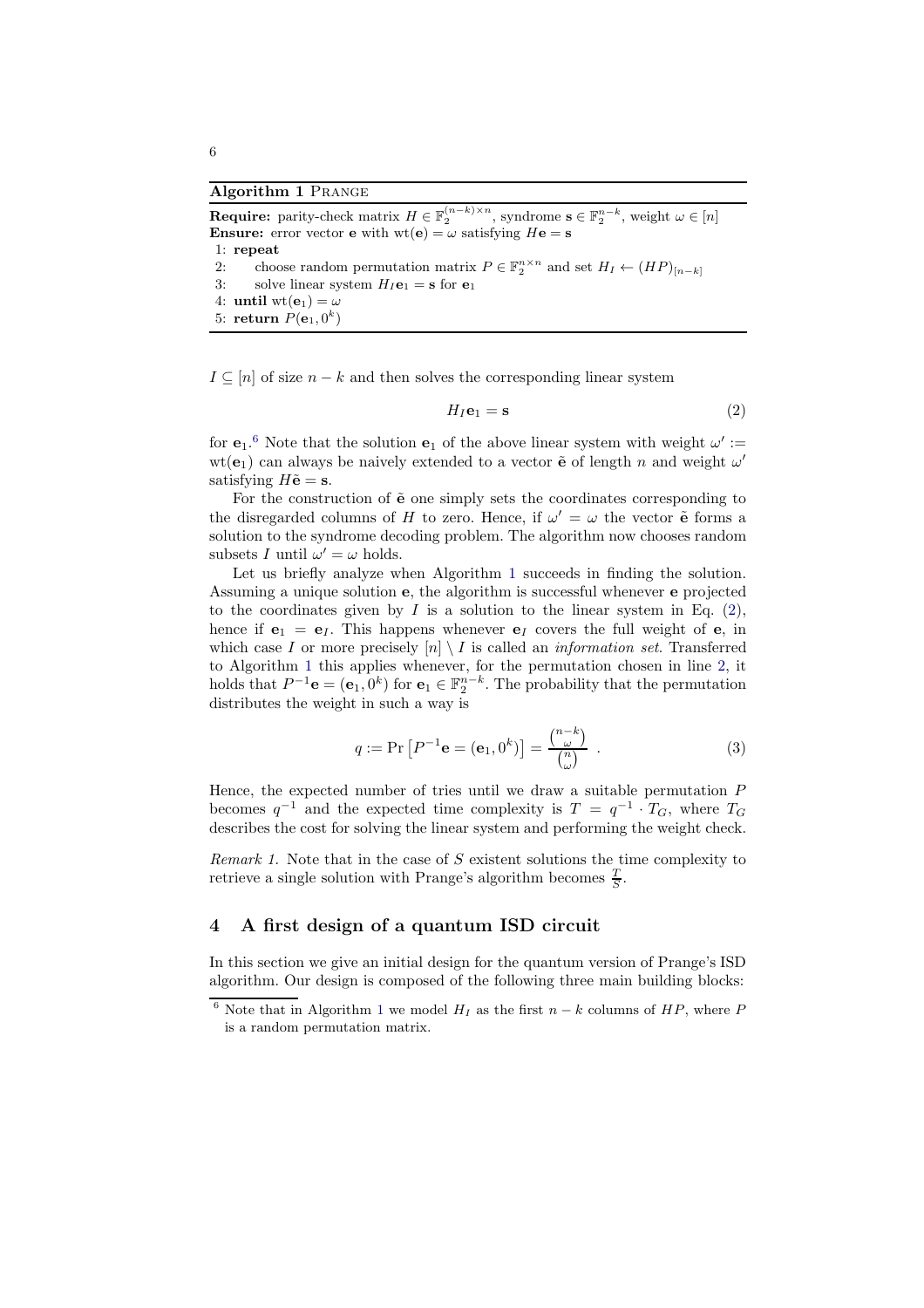- 1) The creation of the uniform superposition over all size-k subsets of [n] (corresponding to the selection of information sets in line [2](#page-5-3) of Algorithm [1\)](#page-5-2).
- 2) The Gaussian elimination step to derive the error related to a given information set (line [3](#page-5-3) of Algorithm [1\)](#page-5-2).
- 3) A quantum search for an information set yielding an error of the desired weight (substituting the repeat loop in line [1](#page-5-3) of Algorithm [1\)](#page-5-2).

Next, we give independent descriptions of our circuit designs for the different steps after which we discuss how to incorporate them in a quantum search. We provide implementations of all described circuits in the quantum simulation library Qibo with the source code accompanying this work.

#### 4.1 Superposition over size- $k$  subsets

We represent a size-k subset  $S \subset [n]$  via a binary vector **b** of length n with exactly k bits set to one, where  $i \in S$  iff  $b_i = 1$ . Let  $\mathcal{B}_{n,k}$  denote the set of all such binary vectors. Our circuit builds the uniform superposition over  $\mathcal{B}_{n,k}$  in a bit by bit fashion. Grover and Rudolph in [\[20\]](#page-29-16) follow a similar approach of dividing the probability space into smaller parts to provide a feasibility argument for creating quantum states following a broad class of probability distributions. However, they leave it open how to create these quantum states for concrete distributions.

Our design relies on the observation that the fraction of vectors from  $\mathcal{B}_{n,k}$ starting with a zero or a one respectively is known a priori and independent of subsequent bits. Therefore note that  $\mathcal{B}_{n,k}$  splits into

$$
|\mathcal{B}_{n,k}| = \binom{n}{k} = \underbrace{|\mathcal{B}_{n-1,k}|}_{\text{elements starting with zero}} + \underbrace{|\mathcal{B}_{n-1,k-1}|}_{\text{elements starting with one}}.
$$
 (4)

Hence, we start by rotating the first qubit such that we measure a zero with probability  $a := \frac{|\mathcal{B}_{n-1,k}|}{|\mathcal{B}_{n,k}|} = \frac{\binom{n-1}{k}}{\binom{n}{k}}$  $\frac{k}{\binom{n}{k}}$  and respectively a one with probability  $b :=$  $\frac{|\mathcal{B}_{n-1,k-1}|}{|\mathcal{B}_{n,k}|} = \frac{{n-1 \choose k-1}}{{n \choose k}}$  $\frac{\binom{k-1}{k}}{\binom{n}{k}}$ , i.e., √

<span id="page-6-0"></span>
$$
\left| 0 \right\rangle \mapsto \sqrt{a} \left| 0 \right\rangle + \sqrt{b} \left| 1 \right\rangle.
$$

For the second bit we proceed similar. In the case of the first qubit being zero the remaining combinations split analogously to Eq. [\(4\)](#page-6-0) in  $|\mathcal{B}_{n-1,k}| = |\mathcal{B}_{n-2,k}| +$  $|\mathcal{B}_{n-2,k-1}|$ , otherwise we find  $|\mathcal{B}_{n-1,k-1}| = |\mathcal{B}_{n-2,k-1}| + |\mathcal{B}_{n-2,k-2}|$ . This allows us to rotate the second bit accordingly (this time depending on the first qubit) such that

$$
\sqrt{a} \left| 00 \right\rangle + \sqrt{b} \left| 10 \right\rangle \mapsto \sqrt{a} \left( \sqrt{\frac{|\mathcal{B}_{n-2,k}|}{|\mathcal{B}_{n-1,k}|}} \left| 00 \right\rangle + \sqrt{\frac{|\mathcal{B}_{n-2,k-1}|}{|\mathcal{B}_{n-1,k}|}} \left| 01 \right\rangle \right) + \sqrt{b} \left( \sqrt{\frac{|\mathcal{B}_{n-2,k-1}|}{|\mathcal{B}_{n-1,k-1}|}} \left| 10 \right\rangle + \sqrt{\frac{|\mathcal{B}_{n-2,k-2}|}{|\mathcal{B}_{n-1,k-1}|}} \left| 11 \right\rangle \right).
$$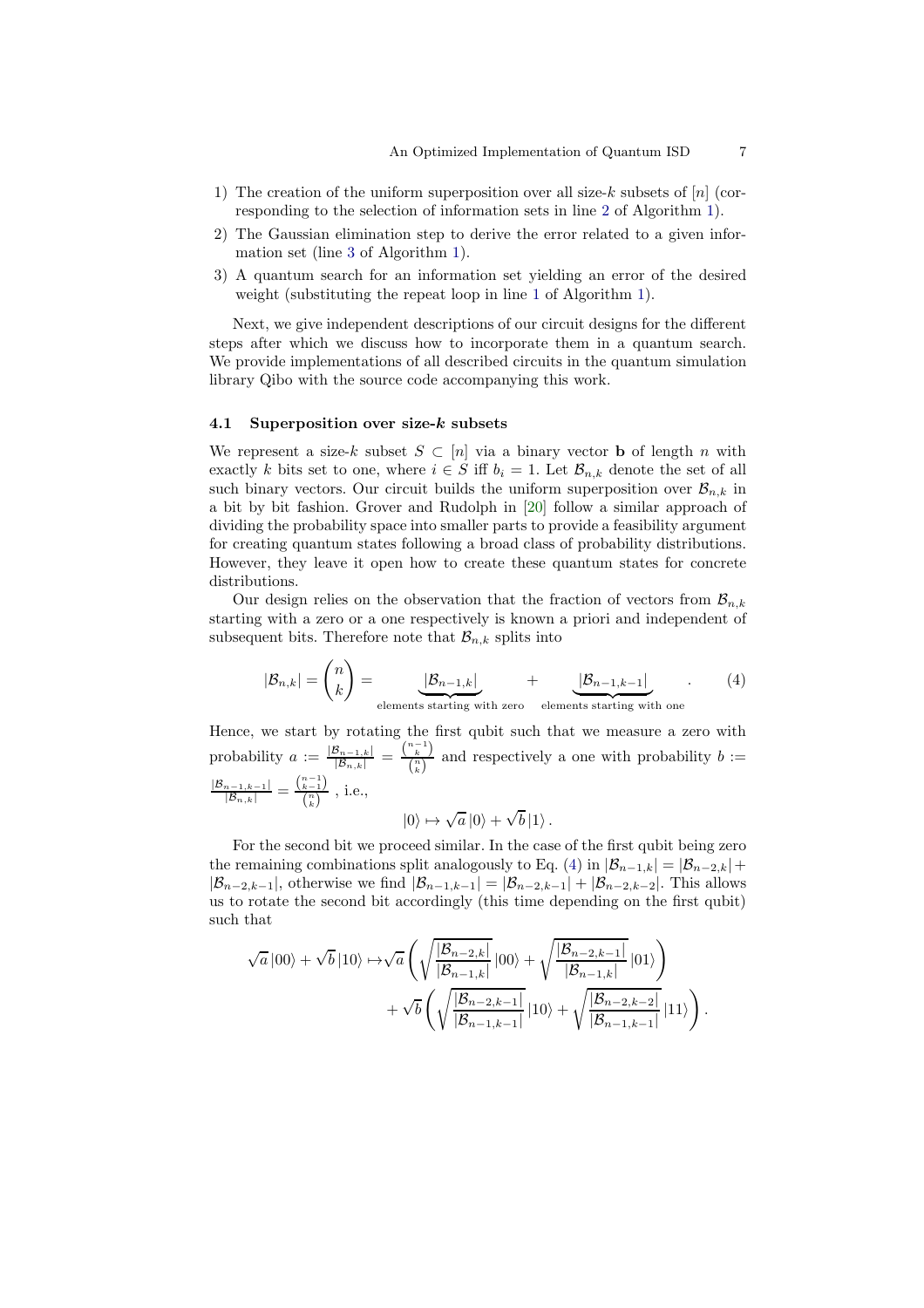<span id="page-7-0"></span>**Algorithm 2** Generate Uniform Superposition over  $\mathcal{B}_{n,k}$ 

**Require:**  $n, k \in \mathbb{N}$  with  $k \leq n$ , n qubits  $b_i$  and  $\lceil \log(k+1) \rceil$  ancilla qubits (to store c) **Ensure:** Uniform superposition over  $\mathcal{B}_{n,k}$ , represented by the  $b_i$ 's  $c \leftarrow k$ for  $i = 0$  to  $n - 1$  do for  $j = k$  down to 1 do if  $c = j$  then Rotate  $b_i$  such that 1 is measured with probability  $\frac{|B_{n-i-1,j-1}|}{|B_{n-i,j}|}$ if  $b_i = 1$  then  $c \leftarrow c - 1$ return b

We now proceed analogously for the remaining bits, where each bit depends on the state of its successors. A crucial observation is that for a general position  $i$ , the fraction of elements having the  $i$ -th bit equal to zero or one does not depend on the *exact* pattern of the previous  $i - 1$  bits, but only on their weight. Therefore, consider a general state where the first  $i-1$  qubits have already been processed and their weight is equal to  $j$ . Then all combinations for the remaining  $n-(i-1)$  bits are given by  $\mathcal{B}_{n-(i-1),k-j}$ . Again the number of elements starting with a zero (or one respectively), can be derived, analogously to Eq. [\(4\)](#page-6-0), as

$$
|\mathcal{B}_{n-(i-1),k-j}| = \underbrace{|\mathcal{B}_{n-i,k-j}|}_{\text{elements starting with zero}} + \underbrace{|\mathcal{B}_{n-i,k-j-1}|}_{\text{elements starting with one}}
$$

.

Now, by keeping track of the weight via some auxilliary qubits we can perform the needed rotations for every bit controlled on these ancillas. Algorithm [2](#page-7-0) gives a description in pseudocode on how to construct the circuit.

As in general there are k possibilities for the weight of the succeeding bits and we need to process a total of n bits, our circuit design achieves a depth of  $\mathcal{O}(n \cdot k)$ . To keep track of the weight c of processed bits we use  $\lceil \log(k+1) \rceil$  ancillas to store the binary representation of c. The binary additions enlarge the circuit depth by a factor of  $\mathcal{O}(\log k)$ . The execution of the rotation gates controlled by the ancillary register c involves multi-controlled gates with  $\log k$  controls, whose decomposition contributes with an additional  $\mathcal{O}(\log \log k)$  factor, if we allow for further log k ancillary qubits. In total this yields a circuit depth of  $D_{\text{sup}} =$  $\mathcal{O}(nk \log k \log \log k)$  using  $n + 2\lceil \log(k+1) \rceil$  qubits to create the superposition over  $\mathcal{B}_{n,k}$ .

In Fig. [2](#page-8-0) we give an example of our circuit for the case of  $n = 5$  and  $k = 2$ .

#### <span id="page-7-1"></span>4.2 Quantum Gaussian Elimination

Classical Gaussian elimination splits in the transformation to reduced row echelon form and finally the matrix diagonalization or solving step via back substitution. The first step performs a pivot search to enforce a non-zero diagonal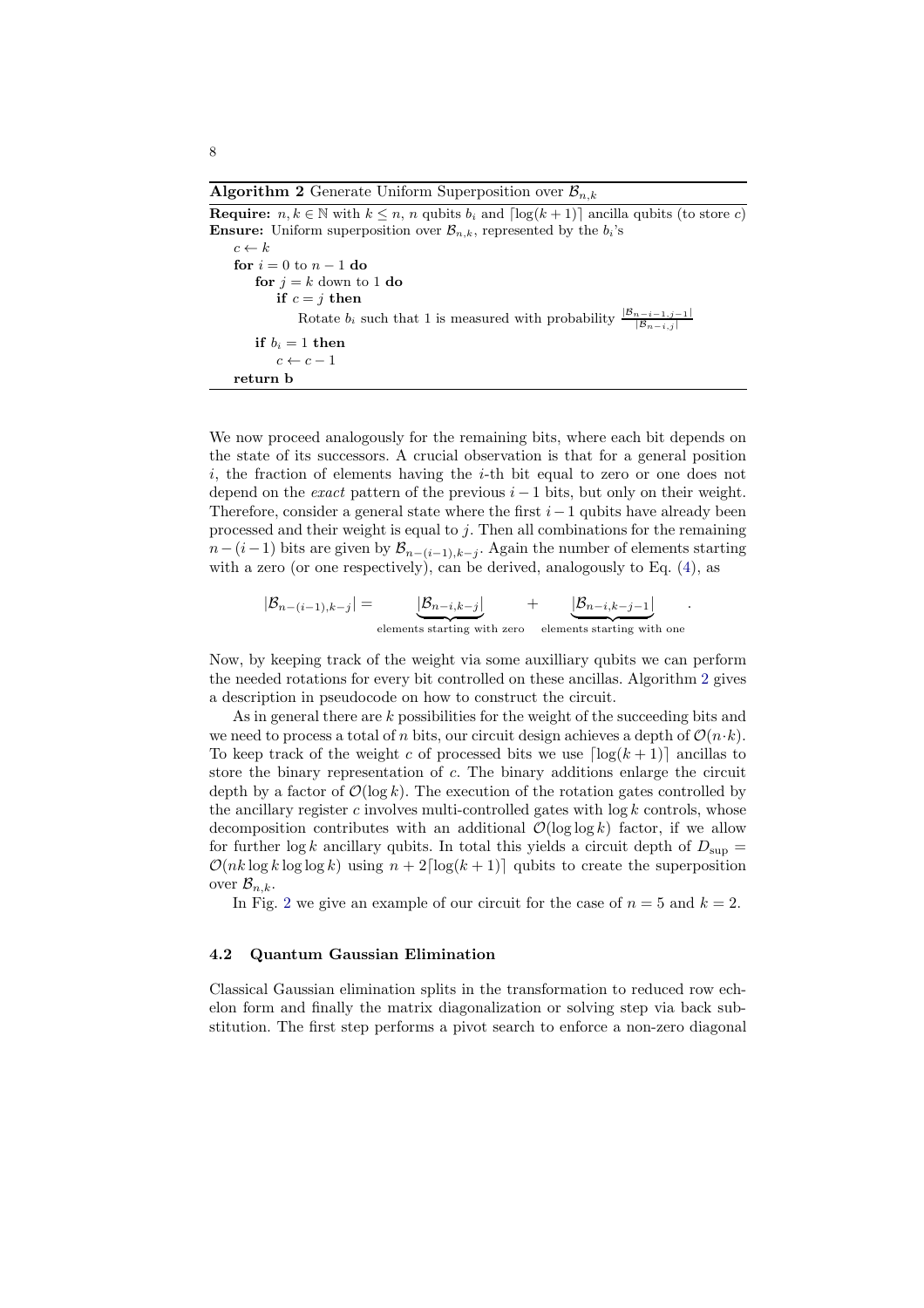<span id="page-8-0"></span>

Fig. 2: Quantum circuit generating uniform superposition over  $\mathcal{B}_{5,2}$ .

<span id="page-8-1"></span>

| <b>Algorithm 3</b> Solve Linear System                                                                              |                                    |  |  |
|---------------------------------------------------------------------------------------------------------------------|------------------------------------|--|--|
| <b>Require:</b> matrix $A \in F_2^{n \times n}$ , target vector $\mathbf{t} \in \mathbb{F}_2^n$ and $n(n+1)$ qubits |                                    |  |  |
| <b>Ensure:</b> $x \in \mathbb{F}_2^n$ with $Ax = t$                                                                 |                                    |  |  |
| 1: Initialize qubits with augmented matrix $A \leftarrow (A   t)$                                                   |                                    |  |  |
| 2: for $i=1$ to $n-1$ do                                                                                            |                                    |  |  |
| for $i = i + 1$ to n do<br>3:                                                                                       | $\triangleright$ pivot search      |  |  |
| if $\forall_{i \leq k \leq i} a_{ki} = 0$ then<br>4:                                                                |                                    |  |  |
| add row <i>i</i> to row <i>i</i> starting from column $i + 1$<br>5:                                                 |                                    |  |  |
| 6:<br>for $i = i + 1$ to n do                                                                                       | $\triangleright$ row reduce        |  |  |
| if $a_{ii} = 1$ then<br>7:                                                                                          |                                    |  |  |
| 8:<br>add row i to row j starting from column $i+1$                                                                 |                                    |  |  |
| 9: for $i = n$ down to 2 do                                                                                         | $\triangleright$ back substitution |  |  |
| for $i = i - 1$ down to 1 do<br>10:                                                                                 |                                    |  |  |
| 11:<br>if $a_{ii} = 1$ then                                                                                         |                                    |  |  |
| 12:<br>add row <i>i</i> to row <i>j</i> only on the last column: $a_{j(n+1)} \leftarrow a_{j(n+1)} + a_{i(n+1)}$    |                                    |  |  |
| 13: <b>return</b> $\mathbf{x} = (a_{1(n+1)}, \ldots, a_{n(n+1)})$                                                   |                                    |  |  |

entry and eliminates entries below the diagonal, while the latter eliminates entries above the diagonal. By performing all operations on the augmented matrix, containing the target vector as a last column, the solution to the system can be obtained from the last column of the final matrix.

Our Gaussian elimination circuit mostly resembles this classical procedure but modeled only with quantum gates. To save on depth and width we perform row additions during the transformation to reduced row echelon form only on columns succeeding the current column. Similarly, during the back substitution step row additions are only performed on the actual solution register. The pseudocode to generate our quantum circuit is given in Algorithm [3.](#page-8-1)

Our circuit needs no additional qubits besides the description of the linear system and achieves a depth analogous to the classical counterpart of  $\mathcal{O}(n^3)$  but involving multi-controlled gates. Our decomposition strategy for these multicontrols introduced by the pivot search (compare to line [4](#page-7-1) in Algorithm [3\)](#page-8-1) costs an additional factor of  $\mathcal{O}(\log n)$  in depth and an additional amount of  $n-2$ qubits, resulting in a total depth of  $D_{\text{gauss}} = \mathcal{O}(n^3 \log n)$  and a width of  $W_{\text{gauss}} =$  $n^2 + n - 2.$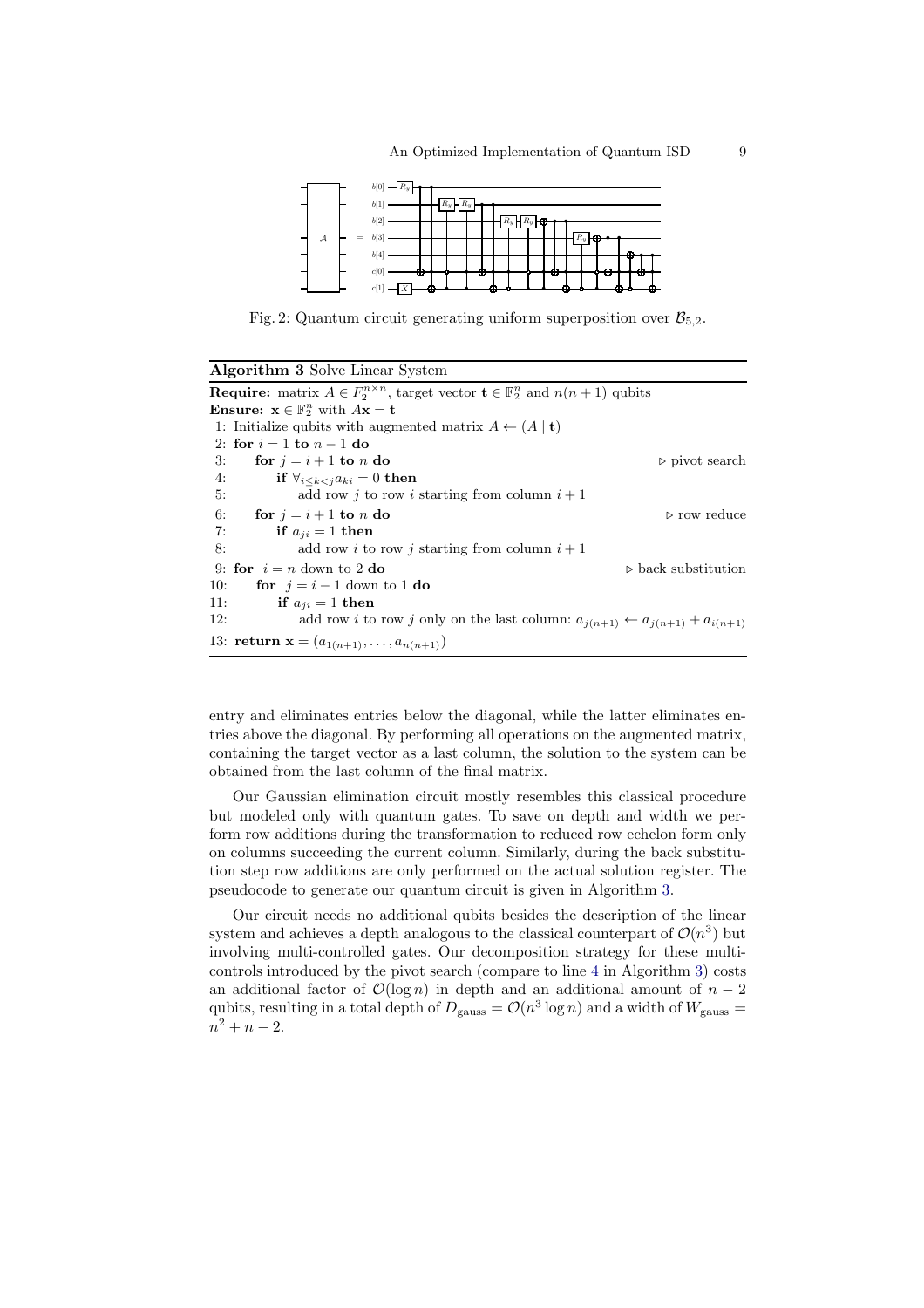<span id="page-9-0"></span>Algorithm 4 Combined Circuit

**Require:** matrix  $H \in \mathbb{F}_2^{(n-k)\times n}$ , syndrome  $\mathbf{s} \in \mathbb{F}_2^{n-k}$ ,  $n + (n+1)(n-k) + \lceil \log(n-k) \rceil$ qubits **Ensure:** Uniform superposition over weight of all  $\mathbf{e}_1$  with  $H_I \mathbf{e}_1 = \mathbf{s}$  for  $I \in \binom{[n]}{n-k}$ 1: Initialize qubits with  $(H | s)$ 2: Generate uniform superposition over  $\mathcal{B}_{n,n-k}$  on qubits  $(b_1, \ldots, b_n)$ <br>3: **for**  $i = 1$  **to** *n* **do**  $\triangleright$  swap  $H_I$  to the front 4: if  $b_i = 1$  then 5: **for**  $j = i - 1$  **down to 1 do**<br>6: **swap column i** and  $i + 1$ swap column j and  $j + 1$ 7: Apply Gaussian elimination circuit (Algorithm [3\)](#page-8-1) 8: return  $c \leftarrow$  weight of last column

### 4.3 Designing a combined circuit

Next, we show how to combine both previously introduced building blocks to create a circuit which generates the uniform superposition over the solutions to the linear systems  $H_I \mathbf{e}_1 = \mathbf{s}$ , for  $I \in \binom{[n]}{k}$ .

Our combined circuit works in-place by first swapping the columns corresponding to the selected subset to the front of the matrix. Then we apply the Gaussian Elimination circuit to the first  $n - k$  columns.

*Circuit Description.* First we generate the uniform superposition over  $\mathcal{B}_{n,n-k}$ , which determines the current selection of columns belonging to  $H_I$ . Next we swap all columns belonging to  $H_I$  to the front of the matrix (controlled on the chosen subset). Now, we implement the previously described Gaussian elimination circuit on the first  $n - k$  columns of H. Since the final goal is to find a low weight solution it follows an accumulation of the weight of the solution in a separate register, later used by the amplitude amplification procedure. In Algorithm [4](#page-9-0) we give a pseudocode description for the combined circuit generation. Fig. [3](#page-10-0) illustrates the different operators needed in order to execute the combined circuit.

Circuit Complexity. In total the amount of qubits necessary for our initial design can be summarized as

$$
W_{\text{combined}} = \underbrace{n}_{\text{Permutation}} + \underbrace{(n-k) \cdot (n+1)}_{\text{Matrix}} + \underbrace{n-k-2}_{\text{Auxiliary}}
$$

$$
= (n-k+1)(n+2) - 4.
$$

Note that all subroutines use the same auxilliary qubits as we ensure they return to the zero state after each procedure.

The depth of our circuit is dominated by the circuit that swaps the columns belonging to  $H_I$  to the beginning of H as well as the Gaussian elimination and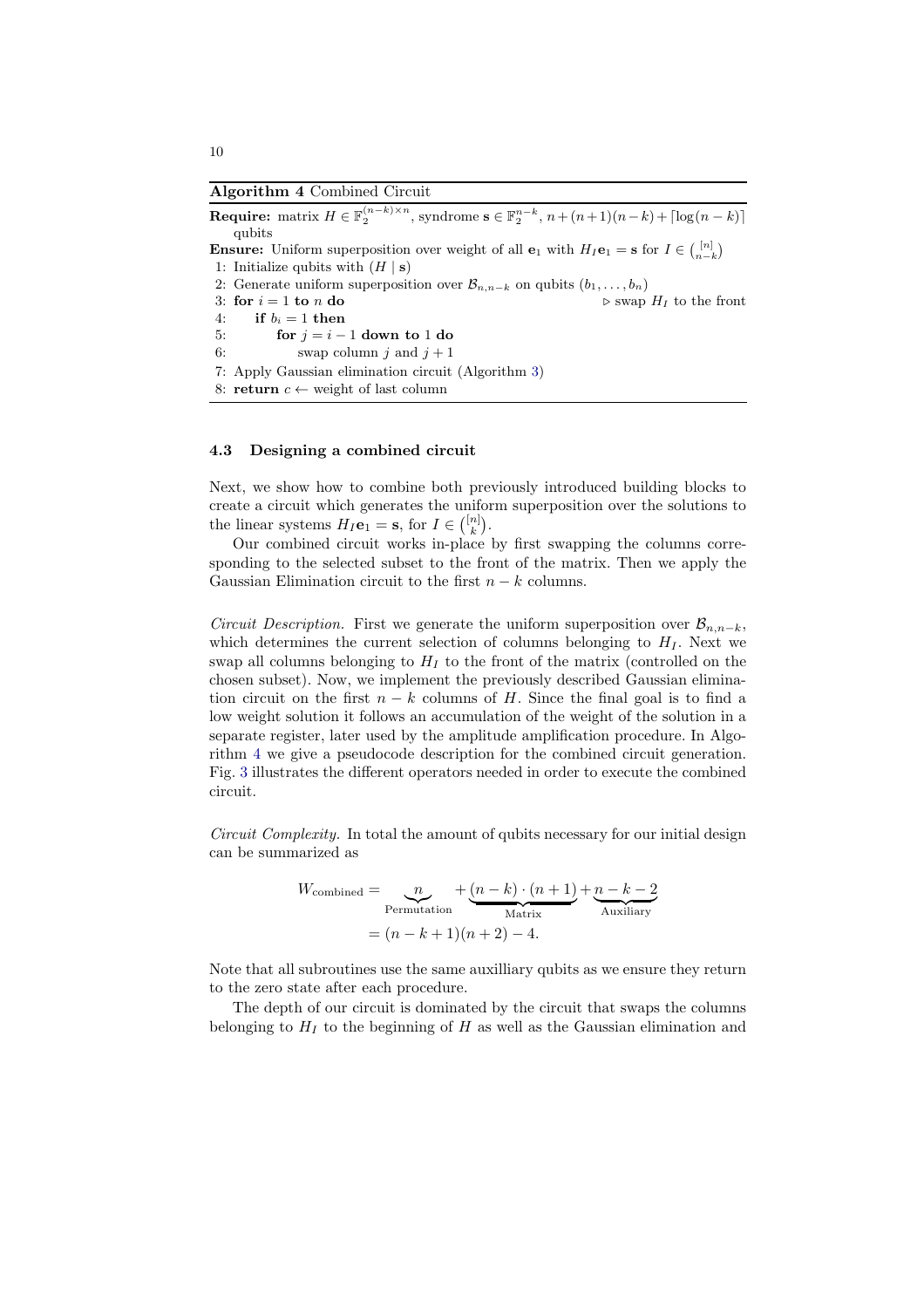

<span id="page-10-0"></span>Fig. 3: Different parts detailed in Algorithm [4](#page-9-0) as quantum operators. A represents the creation of superposition, **Init** initializes the registers with  $(H | s)$ , Solve solves the linear system, Acc accumulates the weight of the solution.

summarizes as

$$
D_{\text{combined}} = \mathcal{O}\left(\underbrace{n(n-k)^2 \log(n-k)}_{\text{Gaussian}} + \underbrace{n(n-k) \log(n-k)}_{\text{Permutation}}\right) + \underbrace{n^2(n-k)}_{\text{Swaps}} = \mathcal{O}(n^3 \log n)
$$
\n(5)

#### 4.4 Amplitude Amplification

Amplitude amplification was introduced as a generalization of Grover's algorithm [\[21\]](#page-29-17) in [\[12,](#page-28-13) [22\]](#page-29-18) and analogously allows to obtain a square-root advantage over a classical search. More precisely, given a quantum operation A, that creates a quantum state with non-zero overlap with a target state of amplitude  $a$ , one can amplify the probability of measuring the desired state to  $\Theta(1)$  using  $\mathcal{O}(1/a)$ iterations of operator A, whereas classical sampling would require  $\mathcal{O}(1/a^2)$ . The amplitude amplification operator is defined as

<span id="page-10-1"></span>
$$
Q = -\mathcal{A}S_0 \mathcal{A}^\dagger S_t,\tag{6}
$$

where  $S_0$  and  $S_t$  are operators that flip the sign of the initial state and target state respectively. The Q operator, when applied to the quantum state  $A |0\rangle$  amplifies the probability of measuring the quantum state targeted by  $S_t$ . Applying the operator  $\lceil \pi/(4a) \rceil$  times then results in measuring one of the target states with probability close to 1.

In our case  $A$  is the operator that creates the uniform superposition over all size- $(n-k)$  subsets. The oracle  $S_t$  is comprised of the Gaussian elimination circuit and an ancilla initialized in the  $\ket{-}$  state to flip the sign of the states with target Hamming weight. Eventually, the inverse of the Gaussian elimination circuit is applied in order to clean up the ancillary register. The shape of  $S_t$  is detailed in Fig. [4.](#page-11-1)

Summarizing, we can find a solution to the syndrome decoding problem after  $\mathcal{O}(\sqrt{q^{-1}})$  applications of operator  $\mathcal{Q}$ , where q is the proportion of suitable subsets yielding a solution among all size- $(n - k)$  subsets defined in Eq. [\(3\)](#page-5-4).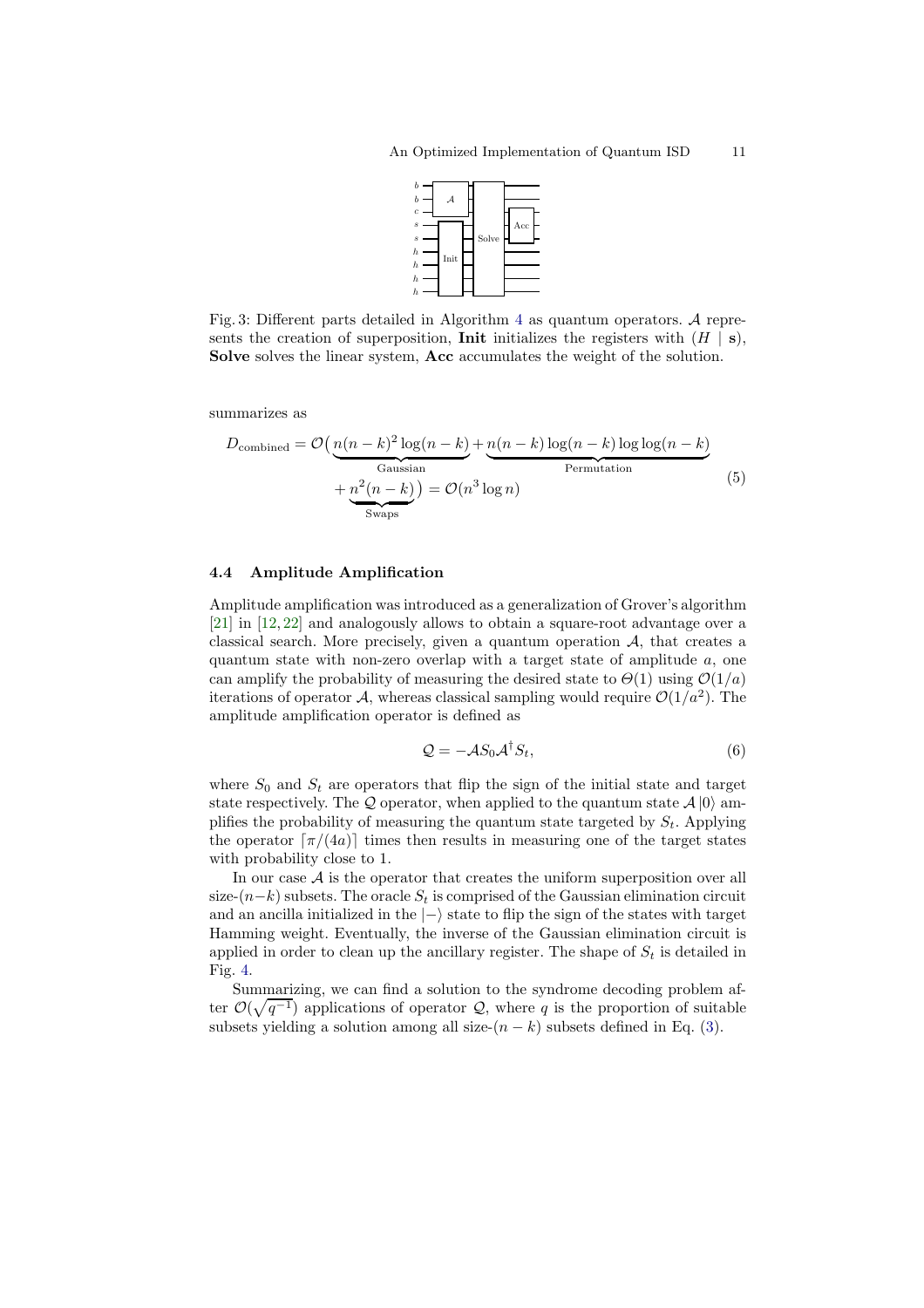<span id="page-11-1"></span>

Fig. 4: Oracle designed to change the sign of all states with target Hamming weight after solving the linear system.

The expected time complexity, becomes  $\mathcal{O}(\sqrt{q^{-1}T_Q})$ , where  $T_Q$  is the cost of performing the quantum operator Q. Note that  $T_{\mathcal{Q}} = \mathcal{O}(D_{\text{combined}})$  is dominated by the cost of the combined circuit given in Eq. [\(5\)](#page-10-1). Hence, the depth of the full quantum ISD procedure can be summarized as

<span id="page-11-5"></span>
$$
D_{\text{full}} = \mathcal{O}(\sqrt{q^{-1}} D_{\text{combined}}). \tag{7}
$$

<span id="page-11-3"></span>The amplitude amplification procedure only requires a single additional qubit for the sign flip, hence the number of qubits is equal to  $W_{\text{full}} = W_{\text{combined}} + 1$ .

Remark 2. Note that similar to Remark [1,](#page-5-5) in the case of  $S$  existent solutions the proportion of subsets yielding a solution increases to  $S \cdot q$ . Hence  $\mathcal{O}(\sqrt{(Sq)^{-1}})$ applications of the operator Q suffice to find any one of these solutions.

## <span id="page-11-0"></span>5 Optimizing the quantum circuit

In this section we introduce further optimizations of our initial design. First we show how to extend our circuit by the ISD improvement made by Lee-Brickell [\[27\]](#page-29-12) and how to exploit the cyclicity in case of BIKE and HQC. Then, we show how, in the case of Prange, a preprocessing of the matrix to systematic form and a clever adaptation of our combined circuit allows us to save  $(n-k)^2$  input qubits without any increase in depth.

#### <span id="page-11-4"></span>5.1 Quantum Lee-Brickell

Lee and Brickell  $[27]$  observed that allowing for a small weight  $p$  outside of the selected subset of columns can yield a polynomial runtime improvement. Therefore they aim for a permutation P, that distributes the weight on  $P^{-1}$ **e** =  $(\mathbf{e}_1, \mathbf{e}_2) \in \mathbb{F}_2^{n-k} \times \mathbb{F}_2^k$  such that

<span id="page-11-2"></span>
$$
wt(\mathbf{e}_1) = \omega - p \text{ and } wt(\mathbf{e}_2) = p. \tag{8}
$$

Again by Gaussian elimination (here modelled via the multiplication by the matrix Q) one transforms the identity  $HP(\mathbf{e}_1, \mathbf{e}_2) = \mathbf{s}$  into

$$
QHP(e_1, e_2) = (I_{n-k}H_2)(e_1, e_2) = Qs.
$$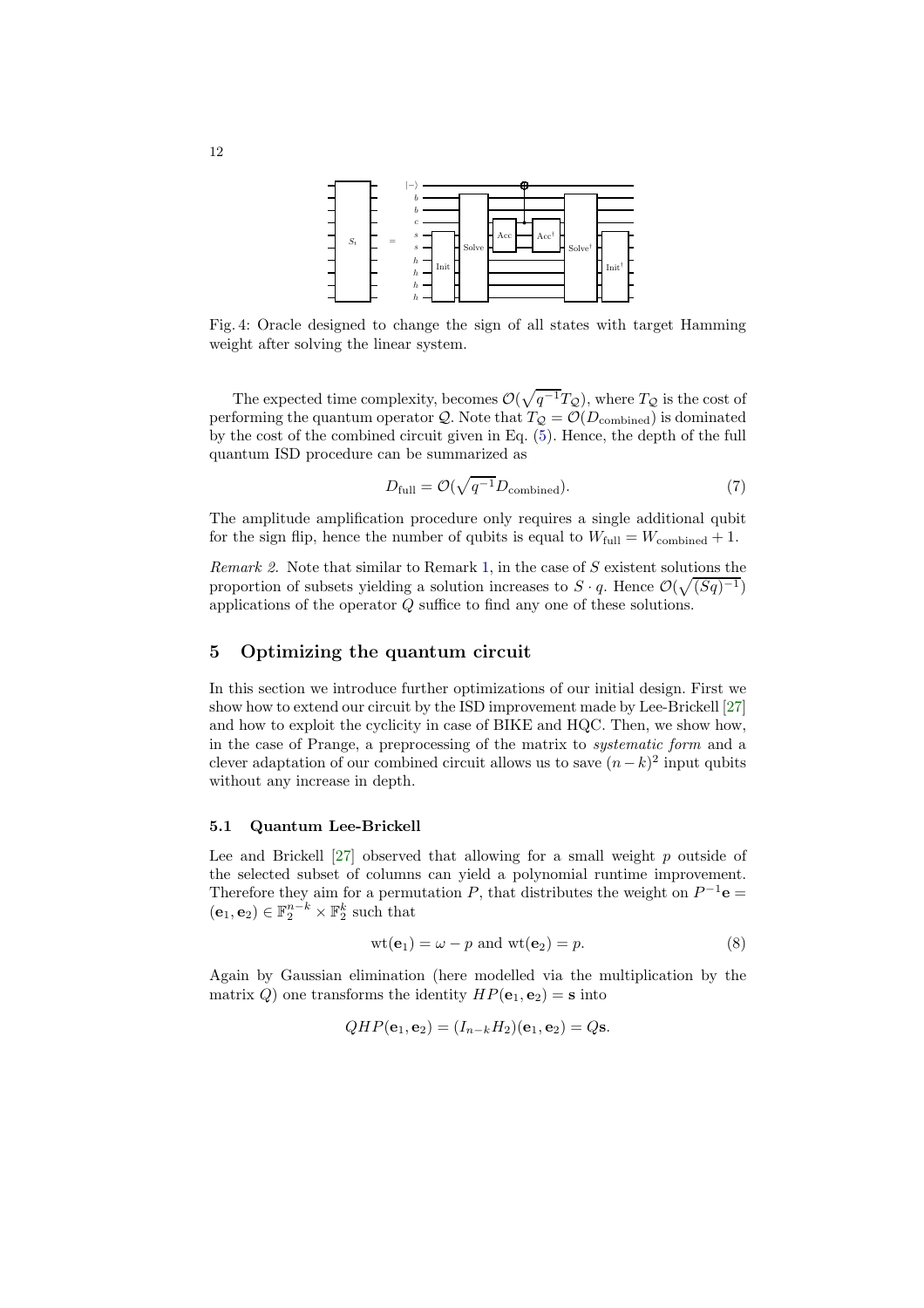The algorithm then enumerates in each iteration all possible candidates for  $e_2$ of weight  $p$  and checks for every such candidate  $x$  if

$$
wt(\mathbf{e}_1) = wt(Q\mathbf{s} + H_2\mathbf{x}) = \omega - p,
$$

and if so outputs the solution  $e = P(e_1, x)$ . Note that the probability for the permutation satisfying Eq. [\(8\)](#page-11-2) improves to

<span id="page-12-1"></span>
$$
q_{\text{LB}} = \frac{\binom{n-k}{\omega - p} \binom{k}{p}}{\binom{n}{\omega}}.
$$
\n
$$
(9)
$$

On the downside in each iteration now the Gaussian elimination as well as the enumeration of all candidates must be performed which results in a total classical running time of

$$
T = (q_{\text{LB}})^{-1} \cdot \left( T_{\text{G}} + \binom{k}{p} \right),
$$

which is optimal for a p satisfying  $T_{\text{G}} \approx {k \choose p}$ , which implies constant p and hence a polynomial speedup.

Circuit Adaptation. Note that the Lee-Brickell improvement requires knowledge of  $H_2$ , which corresponds to the last k columns of H after the Gaussian elimination. Hence, we need to extend all row additions of Algorithm [3](#page-8-1) to be also applied to these columns.<sup>[7](#page-12-0)</sup> Note that this does not affect the running time in O-notation.

Now, after the Gaussian elimination (compare to Algorithm [4\)](#page-9-0) we add a circuit that for each selection of  $p$  columns of  $H_2$ , adds those to the last column. After the addition we check if the weight of the last column is equal to  $\omega - p$  and if so set the control bit of the amplitude amplification procedure to one. After that, we reverse the addition by adding those columns again. The total depth of this enumeration circuit is  $\mathcal{O}(p{k \choose p}).$ 

The circuit depth of the Lee-Brickell quantum algorithm can be summarized similar to before in the case of Prange as

$$
D_{\text{LB}} = \mathcal{O}\left(\sqrt{(q_{\text{LB}})^{-1}} \left(n^3 \log n + p \binom{k}{p}\right)\right).
$$

In terms of width, the Lee-Brickell circuit has the same performance as our initial Prange design, namely

$$
W_{\text{LB}} = W_{\text{full}} = (n - k + 1)(n + 2) - 3.
$$

The source code accompanying this work also provides an implementation of this improvement in Qibo [\[33\]](#page-29-11).

<span id="page-12-0"></span><sup>7</sup> Precisely, the row additions of the back substitution step (line [13](#page-7-1) of Algorithm [3\)](#page-8-1) now need to be applied on the last  $k+1$  columns rather than only on the last column.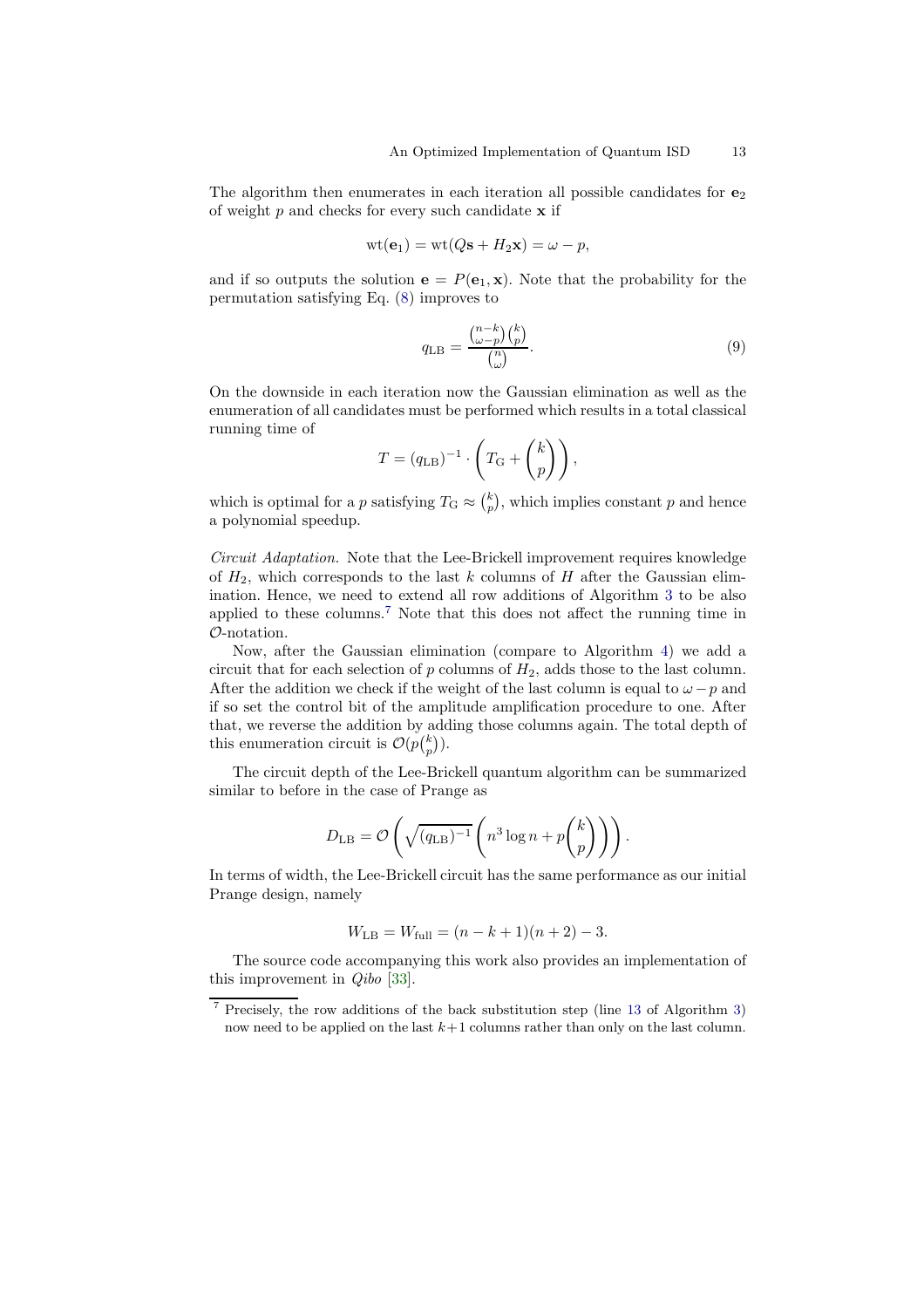<span id="page-13-1"></span>

Fig. 5: Problem shape for input matrix in systematic form.

### 5.2 The case of BIKE and  $HQC -$  exploiting the cyclicity

BIKE and HQC use double-circulant codes of rate  $\frac{1}{2}$ , i.e.,  $n = 2k$ . For those codes, a given syndrome decoding instance  $(H, s, \omega)$  allows to obtain k different instances  $(H, s_i, \omega)^8$  $(H, s_i, \omega)^8$ , where the solution to any one of these instances leads directly to a solution to the original instance. Sendrier has shown [\[34\]](#page-29-19) that in the case enumeration based ISD, this setting allows for a classical-s peedup of  $\sqrt{k}$ , known as *Decoding-One-Out-of-Many*. However, we observe that in the case of Prange these k instances also allow for a *quantum*-speedup of  $\mathcal{O}(\sqrt{k})$  (corresponding to a classical speedup of order  $k$ ). Therefore instead of performing the Gaussian elimination on the matrix  $(H \mid s)$  it is performed on  $(H \mid s_1 \mid \cdots \mid s_k)$ . Now, whenever one of the last k columns after the Gaussian elimination admits weight  $\omega$  we set the sign-flip bit of the amplitude amplification procedure. Note that this change does not effect the depth of the circuit in  $\mathcal{O}$ -notation. It increases the cost for a row addition from  $\mathcal{O}(n)$  to  $\mathcal{O}(n+k) = \mathcal{O}(n)$  and the weight-accumulation has to be performed  $k$  times instead of once, which is still surpassed by the cost of the Gaussian elimination. On the upside there exist a total of  $k$  solutions to these  $k$  instances, which according to Remark [2](#page-11-3) results in a speedup of  $\sqrt{k}$  of the quantum search. In terms of width we need  $(n-k)(k-1)$ more qubits to represent all  $s_i$ .

This strategy is also compatible with the Lee-Brickell improvement from the previous Section [5.1.](#page-11-4) Therefore we need to extend the enumeration part to all  $s_i$ increasing the cost of that step by a factor of k to  $\mathcal{O}(kp(n-k)\binom{k}{p})$ . We summarize the width and depth of this combination in Table [2](#page-27-1) at the end of Section [6.](#page-15-0)

### 5.3 Saving quadratically many qubits for free

In the following we apply a Gaussian elimination to the first  $n-k$  columns of H resulting in a problem shape as shown in Fig. [5,](#page-13-1) also known as *systematic form*.<sup>[9](#page-13-2)</sup> We now describe how to adapt our circuit to only require the matrix  $H'$  as well as the corresponding syndrome as an input, reducing the amount of qubits by  $(n-k)^2$ .

In a classical setting, preprocessing the matrix to systematic form allows to reduce the number of operations needed for subsequent Gaussian eliminations [\[8\]](#page-28-14).

All defined on the same parity-check matrix H and with the same error-weight  $\omega$ .

<span id="page-13-2"></span><span id="page-13-0"></span><sup>&</sup>lt;sup>9</sup> If the first  $n - k$  columns do not form a matrix of full rank we permute the columns accordingly.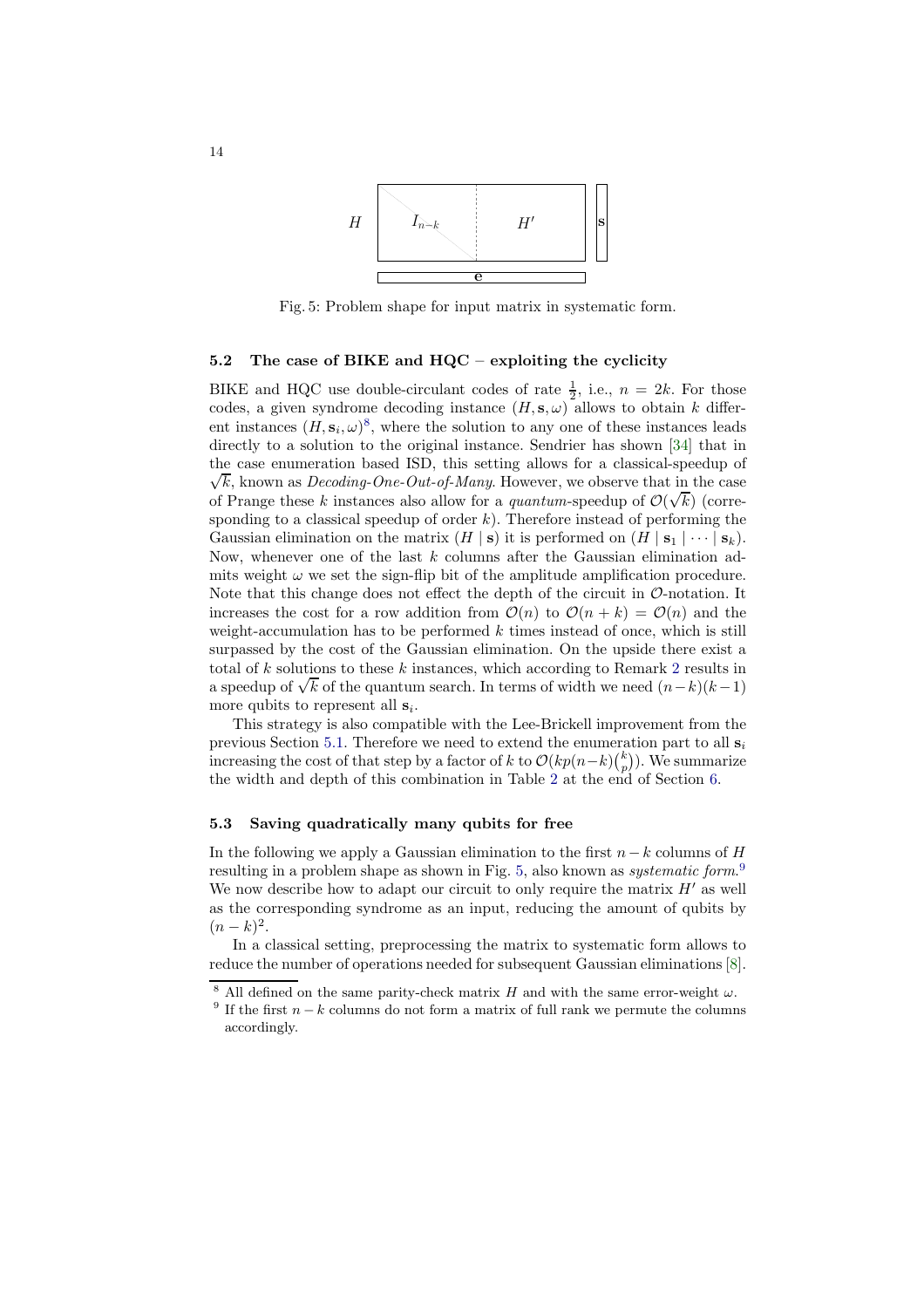<span id="page-14-0"></span>

Fig. 6: Procedure to perform quantum version of Prange without first  $n - k$ columns as input. Colored framed parts indicate columns belonging to the current selected subset.

This holds as long as there is a non-empty intersection between the new subset of columns and the first  $n - k$  columns, which already form the identity matrix.

Inspired by the classical time complexity improvement, we implement for columns from the identity part that belong to the selected subset only a corresponding row-swap. After the necessary row-swaps are performed, all columns of  $H'$  belonging to the corresponding subset are swapped to the back. Subsequently we perform the Gaussian elimination only on the last columns of  $H'$  that belong to the current selection. This procedure is depicted in Fig. [6,](#page-14-0) which shows the state of the matrix after all three operations have been performed for the chosen subset. Note that the first  $n - k$  columns only serve an illustrative purpose and are not part of the input.

Circuit Adaptation . In the following we assume the input matrix to be in systematic form. Now, whenever the selected subset includes any column  $\mathbf{h}_i$  for  $j \leq n - k$  of H, a single row swap is sufficient to obtain the desired unit vector for this column. This implies that all operations resulting from column  $\mathbf{h}_i$  of H, where  $j \leq n - k$ , being part of the selected subset as column i are fully determined by  $j$  and  $i$ . The necessary operations can, hence, be embedded into the circuit directly without the need of the first  $n-k$  columns as an input. However, this design requires to implement the procedure for every combination of j and *i*, which are  $\mathcal{O}(n^2)$  possibilities. Furthermore, each swap comes at a cost of  $\mathcal{O}(n)$ .

Now, it follows the part of the circuit swapping all columns of  $H'$  belonging to the respective subset to the back. During these swaps we craft an ancillary state  $x = |0^{k-r}1^r\rangle$ , where r is the number of selected columns from H'. This state allows us to perform the Gaussian elimination only on the last  $r$  columns of  $H'$  (by controlling all operations that depend on column j of  $H'$  on bit  $x_j$ ). Since we do not know a priori how many columns that might be, we start the Gaussian elimination, contrary to the description before, from the back, where it always starts with the last column.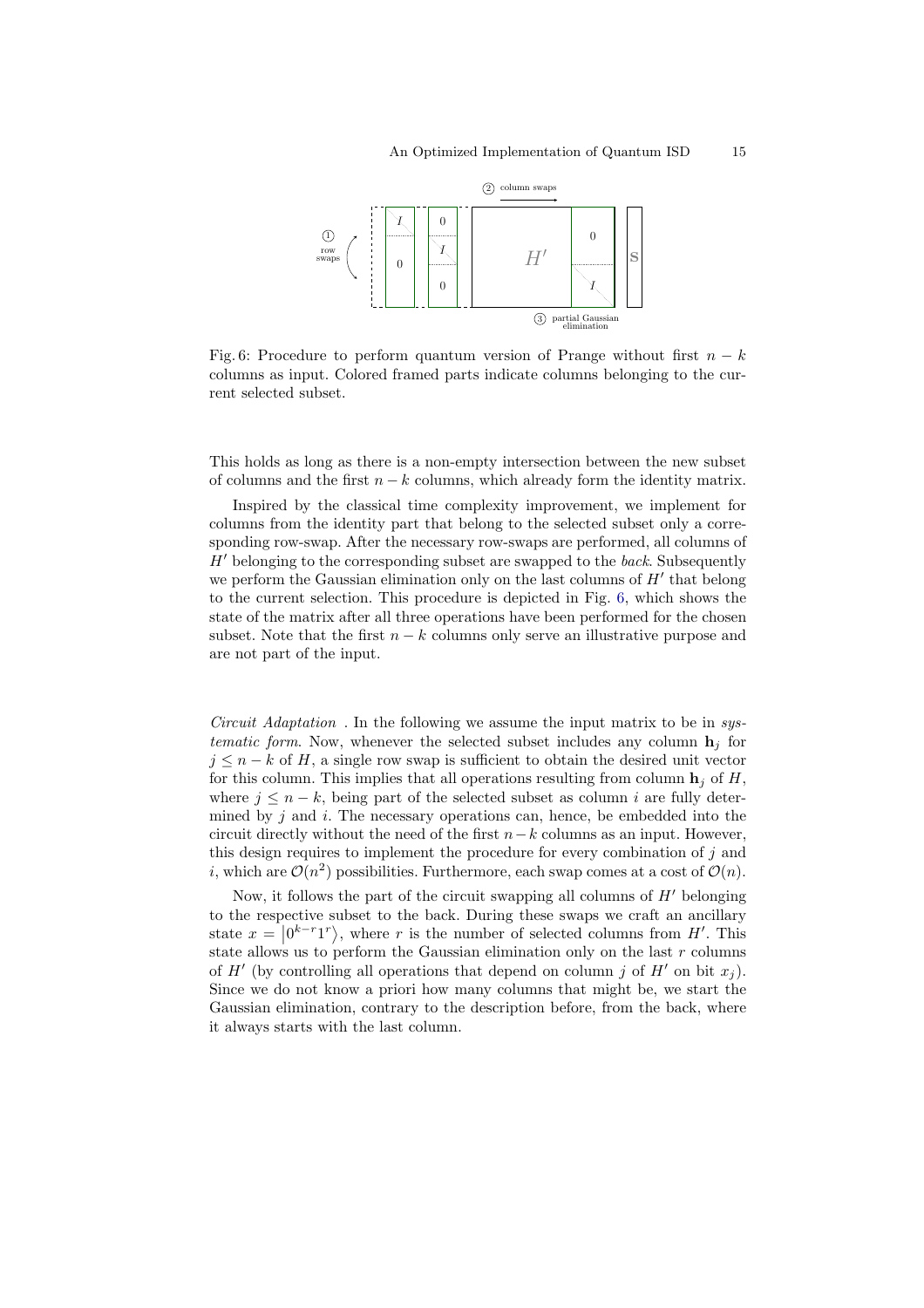In total, our modified circuit then needs an amount of qubits equal to

<span id="page-15-2"></span>
$$
W_{\text{improved}} = \underbrace{n}_{\text{Permutation}} + \underbrace{(n-k) \cdot (k+1)}_{\text{Matrix}} + \underbrace{k+n-k-2}_{\text{Auxiliary}} + \underbrace{1}_{\text{Sign-flip}}
$$
\n
$$
= (n-k+2)(k+3) - 7,
$$
\n(10)

since we save the identity part, but need an additional  $k$  ancillas for representing  $x$ . The depth is still dominated by the Gaussian elimination on the last (possibly)  $n - k$  columns and, hence, stays as in the initial design in Eq. [\(7\)](#page-11-5). We again provide an implementation of this design with the source code belonging to this work. A pseudocode description of the adapted combined circuit can be found in Appendix [I.](#page-30-0)

#### <span id="page-15-0"></span>6 Classical-time quantum-memory trade-offs

Despite our optimization, the quadratic amount of qubits required for the representation of the input matrix is still the limiting factor with respect to real quantum implementations.

We overcome this issue by introducing hybrid trade-offs between classicaltime and quantum-memory for our ISD circuit, allowing for an adaptive scaling of the algorithm to the available amount of qubits. Our trade-offs divide in a classical and quantum computation part, where a decrease of the amount of qubits comes at the cost of an increased classical running time. Since this increase in running time is of exponential nature we neglect the polynomial factors of the implementation by switching to  $\tilde{\mathcal{O}}$ -notation. Our trade-offs allow for a smooth interpolation between purely classical computations at a running time of

<span id="page-15-1"></span>
$$
T_{\mathcal{C}} := \tilde{\mathcal{O}}\left(\frac{\binom{n}{\omega}}{\binom{n-k}{\omega}}\right),\tag{11}
$$

(compare to the analysis in Section [3\)](#page-4-0) and a purely quantum based computation taking time  $\sqrt{T_{\rm C}}$ , as given in Eq. [\(7\)](#page-11-5). We interpolate between both complexities using a qubit reduction factor  $\delta$ , where a fully classical computation corresponds to  $\delta = 0$  and an entirely quantum based execution implies  $\delta = 1$ . For each tradeoff we then state the running time for a given reduction factor  $\delta$  as  $t(\delta) \in [0.5, 1],$ meaning that a reduction of the amount of qubits by a factor of  $\delta$  implies a total running time of  $(T_{\text{C}})^{t(\delta)}$ .

We start at first with a quite straightforward trade-off, which already achieves a better than linear dependence between  $\delta$  and  $t(\delta)$ . This first trade-off also achieves good results for concrete medium sized parameters. After that, we present a second trade-off which asymptotically outperforms the first one. However, for concrete parameters in medium scale both trade-offs remain superior to each other for certain values of  $\delta$ . Finally, we show how to combine both tradeoffs to obtain an improved version. For large reduction factors, meaning close to one, this combination obtains the minimum of both previous trade-offs while for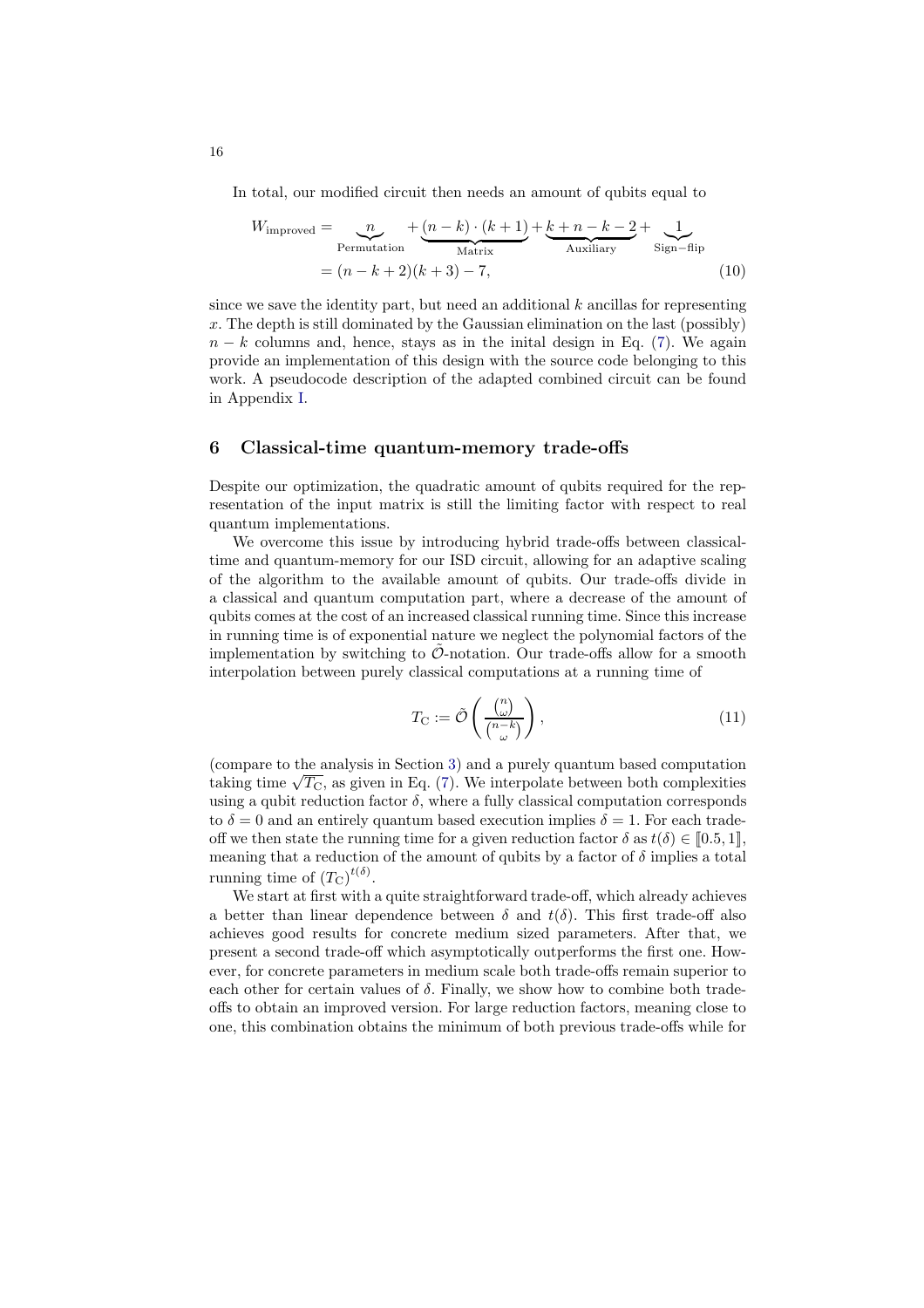<span id="page-16-0"></span>

Fig. 7: Parity-check matrix where  $\alpha n$  zero positions of **e** are guessed. Striped region of  $e$  indicates parts containing weight, crosshatched columns of  $H'$  do not affect s. Framed parts are used as input to the quantum algorithm.

small reduction factors, which are most important when aiming at near future realizations, an improved running time is achieved in most settings.

We also provide an implementation of our classical co-processor in Sage that invoke the quantum circuit (implemented in the quantum simulation library Qibo) on the respective instances.

#### <span id="page-16-2"></span>6.1 A hybrid version of Prange

Our first trade-off is a hybrid version of Prange's original algorithm. In his original algorithm  $k$  zero positions of **e** are guessed and then the linear system corresponding to the non-zero positions is solved in polynomial time. In our hybrid version the classical part consists in guessing  $\alpha n \leq k$  zero coordinates of e, which allows to shorten the code and, hence, reduce the problem to an  $[(1 - \alpha)n, k - \alpha n]$  code, while the error weight remains unchanged (compare to Fig. [7\)](#page-16-0). This reduced instance is then solved with our previously constructed quantum circuit. Should the quantum computation not result in an actual solution, the initial guess of zero coordinates was incorrect and we proceed with a new guess.

Algorithm [5](#page-16-1) gives a pseudocode description of our hybrid Prange variant.

### <span id="page-16-1"></span>Algorithm 5 HYBRID-PRANGE

**Require:** parity-check matrix  $H \in \mathbb{F}_2^{(n-k)\times n}$ , syndrome  $s \in \mathbb{F}_2^{n-k}$ , weight  $\omega \in [n]$ , qubit reduction factor  $\delta \in [0, 1]$ **Ensure:** error vector **e** with  $wt(e) = \omega$  satisfying  $He = s$ 

1:  $\alpha := (1 - \delta)\frac{k}{n}$ 

- 2: repeat
- 3: choose random permutation matrix  $P \in \mathbb{F}_2^{n \times n}$  and set  $\tilde{H} \leftarrow HF$
- 4: solve instance  $(\tilde{H}_{[(1-\alpha)n]}, \mathbf{s}, \omega)$  via quantum algorithm returning  $\mathbf{e}_1 \in \mathbb{F}_2^{(1-\alpha)n}$
- 5:  $\mathbf{e} \leftarrow P(\mathbf{e}_1, 0^{\alpha n})$ 6: until  $He = s$
- 7: return e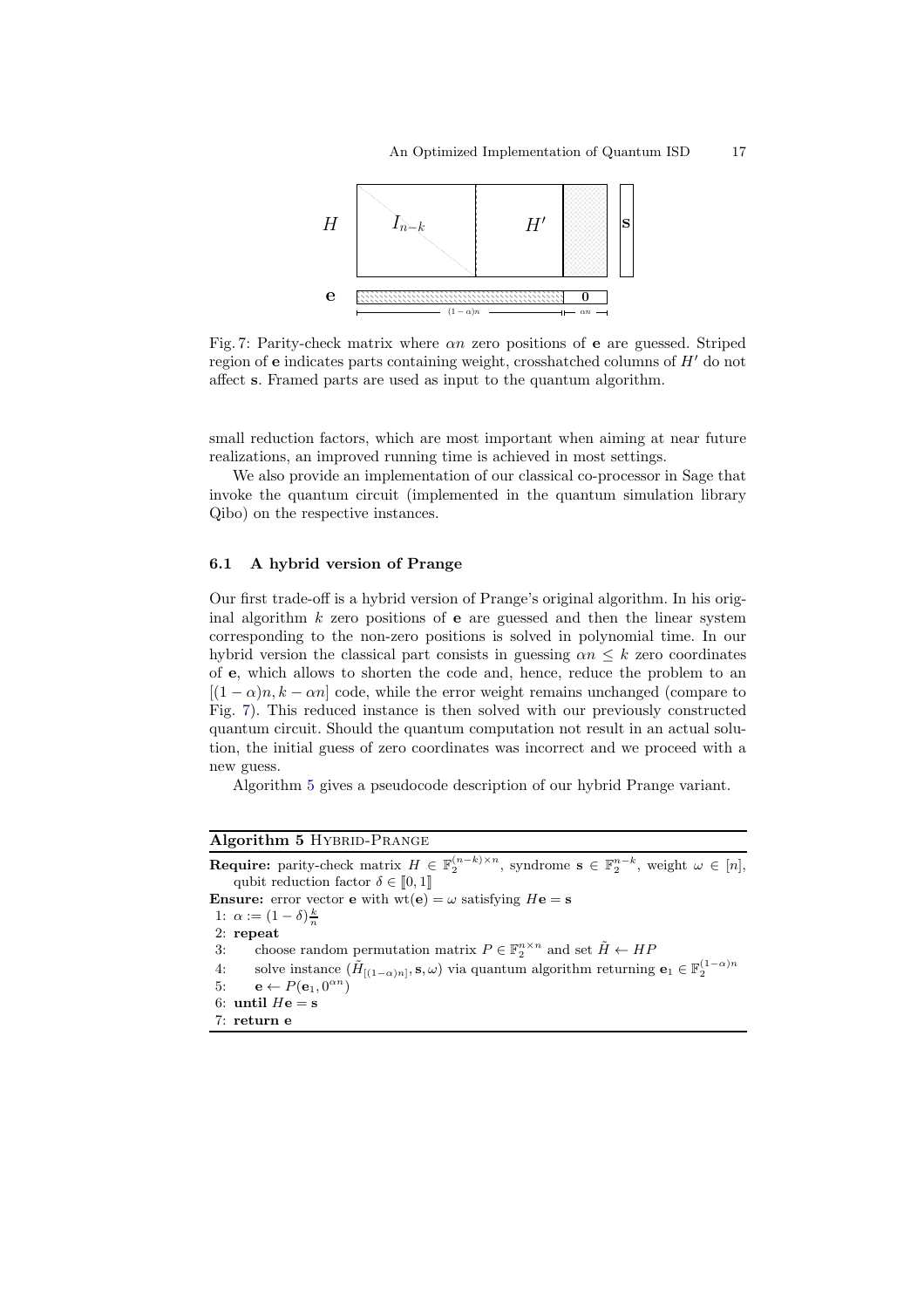<span id="page-17-1"></span>**Theorem 1 (Hybrid Prange).** Let  $n \in \mathbb{N}$ ,  $\omega = \tau n$  and  $k = Rn$  for  $\tau, R \in$  $[0, 1]$  and let  $T_c$  be as defined in Eq. [\(11\)](#page-15-1). Then for any qubit reduction factor  $\delta \in$ [0, 1] Algorithm [5](#page-16-1) solves the  $SD_{n,k,\omega}$  problem in time  $(T<sub>C</sub>)<sup>t(δ)</sup>$  using  $δ(1-R)Rn<sup>2</sup>$ qubits for the matrix representation, where

$$
t(\delta) = 1 - \frac{\frac{1}{2}\left((1-\alpha)H\left(\frac{\tau}{1-\alpha}\right) - (1-R)H\left(\frac{\tau}{1-R}\right)\right)}{H(\tau) - (1-R)H\left(\frac{\tau}{1-R}\right)},
$$

for  $\alpha = (1 - \delta)R$ .

*Proof.* Assume that the permutation  $P$  distributes the error such that

<span id="page-17-0"></span>
$$
P^{-1}\mathbf{e} = (\mathbf{e}_1, 0^{\alpha n}),\tag{12}
$$

.

for  $\alpha$  as defined in Algorithm [5.](#page-16-1) Then it follows, that  $e_1$  is a solution to syndrome decoding instance  $((HP)_{[(1-\alpha)n]}, \mathbf{s}, \omega)$ . By the correctness of our quantum circuit the solution  $\mathbf{e}_1$  is returned in line [4](#page-16-2) and finally  $\mathbf{e} = P(\mathbf{e}_1, 0^{\alpha n})$  is recovered.

Next let us analyze the running time of the algorithm. The probability of a random permutation distributing the error weight as given in Eq. [\(12\)](#page-17-0) is

$$
q_{\mathcal{C}} := \Pr\left[P^{-1}\mathbf{e} = (\mathbf{e}_1, 0^{\alpha n})\right] = \frac{\binom{(1-\alpha)n}{\omega}}{\binom{n}{\omega}}.
$$

Hence, we expect that after  $q_{\text{C}}^{-1}$  random permutations one of them induces the desired weight-distribution. The asymptotic time complexity for the execution of the quantum circuit to solve the corresponding  $\mathcal{SD}_{(1-\alpha)n,(R-\alpha)n,\omega}$  problem can be derived from Eq. [\(7\)](#page-11-5) as

$$
T_{\mathbf{Q}} = \tilde{\mathcal{O}}\left(\sqrt{\frac{\binom{(1-\alpha)n}{\omega}}{\binom{(1-R)n}{\omega}}}\right).
$$

Since for each classically chosen permutation we need to execute our quantum circuit the total running time becomes

$$
T = q_{\mathcal{C}}^{-1} \cdot T_{\mathcal{Q}} = \tilde{\mathcal{O}}\left(\frac{\binom{n}{\omega}}{\sqrt{\binom{(1-\alpha)n}{\omega}\binom{(1-R)n}{\omega}}}\right)
$$

Now let us determine  $t(\delta) := \frac{\log T}{\log T_C}$ . First observe that  $T = \frac{T_C}{T_Q}$ , which can be rewritten as

$$
\log T_{\rm C} - \log T_{\rm Q} = \log T
$$

$$
\Leftrightarrow \qquad 1 - \frac{\log T_{\rm Q}}{\log T_{\rm C}} = \frac{\log T}{\log T_{\rm C}} =: t(\delta).
$$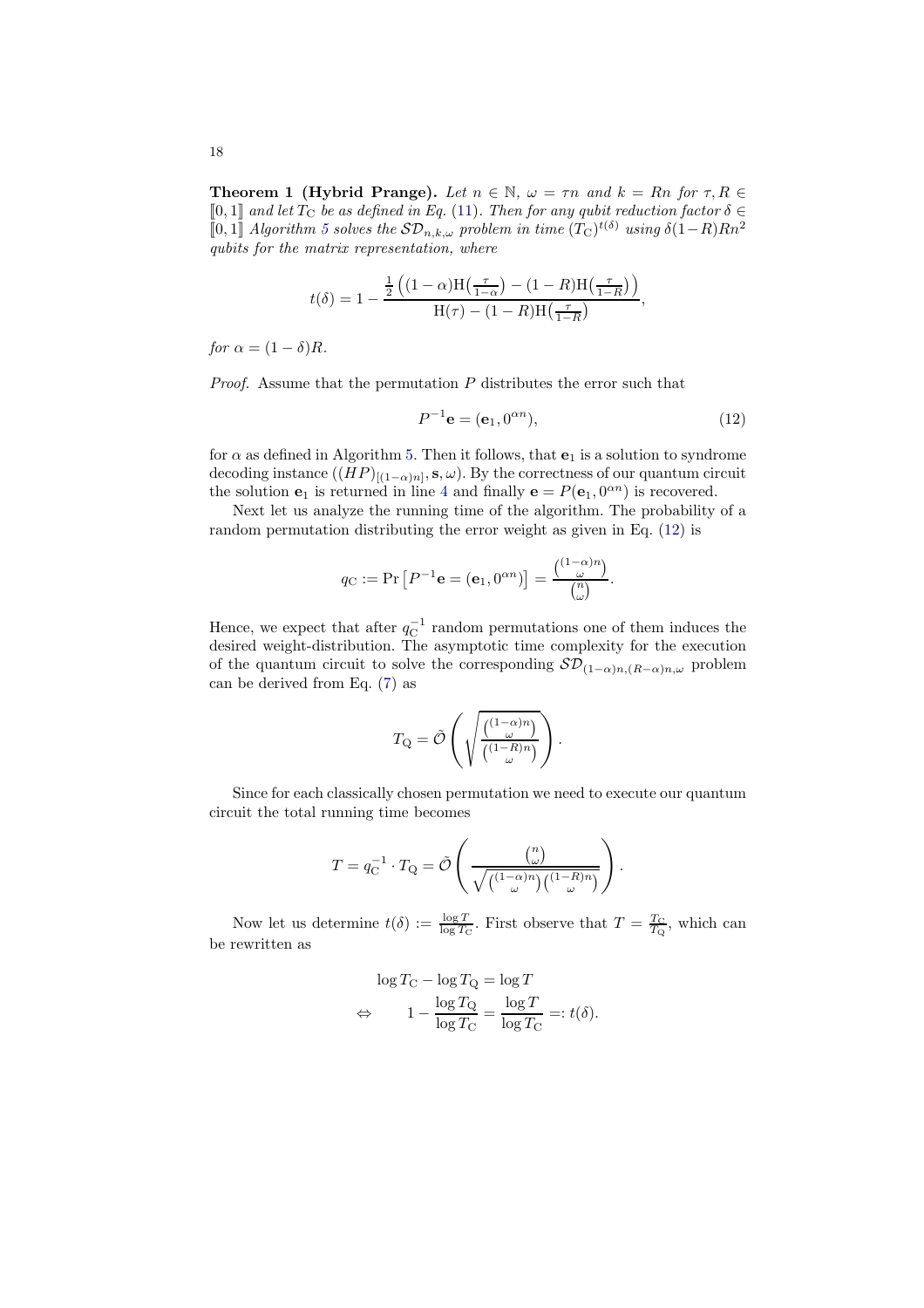An approximation of  $T_Q$  and  $T_C$  via the approximation for binomial coefficients given in Eq. [\(1\)](#page-3-2) together with  $\omega := \tau n$  and  $k := Rn$  then yields

$$
t(\delta) = 1 - \frac{\frac{1}{2}\left((1-\alpha)\mathrm{H}\left(\frac{\tau}{1-\alpha}\right) - (1-R)\mathrm{H}\left(\frac{\tau}{1-R}\right)\right)}{\mathrm{H}(\tau) - (1-R)\mathrm{H}\left(\frac{\tau}{1-R}\right)},
$$

as claimed. Note that the input matrix of an  $[(1 - \alpha)n, (R - \alpha)n]$ -code requires  $(1 - R)(R - \alpha)n^2$  qubits for the matrix representation (compare to Eq. [\(10\)](#page-15-2)). Hence, by setting  $\alpha = (1 - \delta)R$  we obtain a qubit reduction by

$$
\frac{(1-R)(R-\alpha)n^2}{(1-R)Rn^2} = \frac{R-(1-\delta)R}{R} = \delta.
$$

Note that in the case of a sublinear error-weight, which is e.g. the case for the McEliece, BIKE and HQC crypto systems,  $T_{\rm C}$  can be expressed as

<span id="page-18-0"></span>
$$
T_{\rm C} = \tilde{\mathcal{O}}\left(\frac{\binom{n}{\omega}}{\binom{(1-R)n}{\omega}}\right) = \tilde{\mathcal{O}}\left((1-R)^{-\omega}\right),\tag{13}
$$

as shown in [\[36\]](#page-29-20).

<span id="page-18-1"></span>This allows us to simplify the statement of Theorem [1](#page-17-1) in the following corollary.

Corollary 1 (Hybrid Prange for sublinear error weight). Let all param-eters be as in Theorem [1.](#page-17-1) For  $\tau = o(1)$ , we have

$$
t(\delta) = \frac{1}{2} \cdot \left( 1 + \frac{\log(1 - (1 - \delta)R)}{\log(1 - R)} \right).
$$

*Proof.* First we approximate  $T_Q$  similar to  $T_C$  in Eq. [\(13\)](#page-18-0) as

$$
T_{\mathbf{Q}} = \tilde{\mathcal{O}}\left(\sqrt{\frac{\binom{(1-\alpha)n}{\omega}}{\binom{(1-R)n}{\omega}}}\right) = \tilde{\mathcal{O}}\left(\left(\frac{1-\alpha}{1-R}\right)^{\frac{\omega}{2}}\right).
$$

Now we can derive the statement of the corollary as

$$
t(\delta) = 1 - \frac{\log T_{\rm Q}}{\log T_{\rm C}} = 1 - \frac{\frac{\omega}{2} (\log(1 - \alpha) - \log(1 - R))}{-\omega \log(1 - R)}
$$
  
=  $\frac{1}{2} \cdot \left(1 + \frac{\log(1 - (1 - \delta)R)}{\log(1 - R)}\right)$ .

Fig. [8](#page-19-0) visualizes the relation between the qubit-reduction factor and the speedup for different choices of the code- and error-rate. We compare the full distance decoding setting with worst-case rate  $R = 0.5$  and, hence,  $\tau = H^{-1}(R) \approx$ 0.11 and the half distance case with  $\tau = \frac{H^{-1}(R)}{2}$  $\frac{(\mathbf{A})}{2}$  to the code parameters of the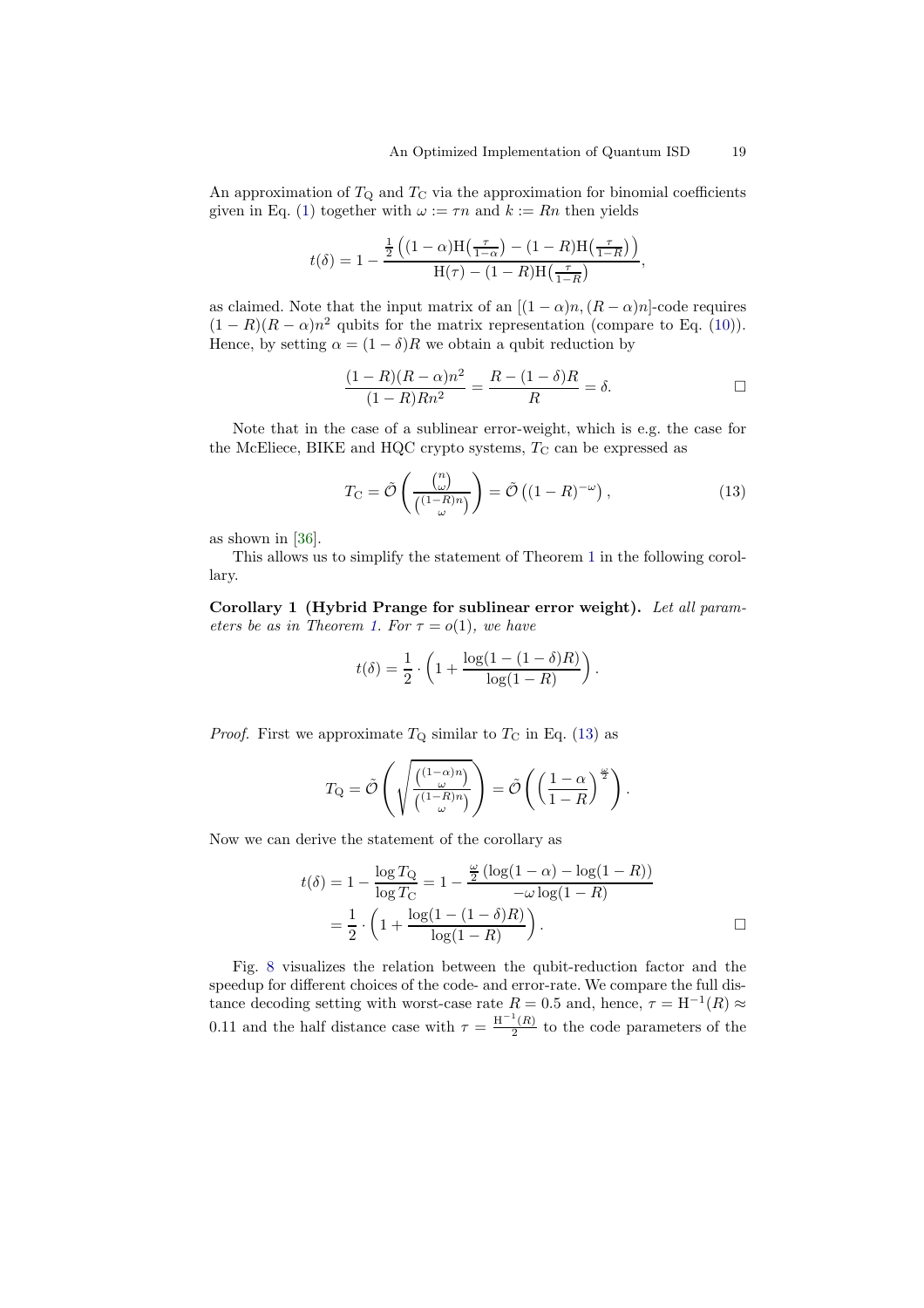<span id="page-19-0"></span>

Fig. 8: Time exponent (y-axis) achieved by Theorem [1](#page-17-1) plotted as a function of the qubit-reduction factor  $\delta$  (x-axis).

McEliece scheme, which are  $R = 0.8$  and  $\tau = o(1)$ , and the parameters of the BIKE and HQC schemes, which are specified as  $R = 0.5$  and  $\tau = o(1)$ . Additionally, we give comparisons to higher code- and error-rates. It can be observed that the best results are obtained for high rates, where the code-rate is the more significant factor, which lies in favour to mounting an attack against codes using McEliece parameters. Note that especially for a rate close to 0.5 the trade-off is very insensitive to changes in the error-rate, such that the behaviour for the settings of full and half distance as well as BIKE and HQC are almost identical, hence, we only included the full distance case for the sake of clarity.

To give a concrete example, our HYBRID-PRANGE algorithm allows for a reduction of the necessary qubits by 80% (corresponding to  $\delta = 0.2$ ), while still achieving a speedup of  $t(\delta) \approx 0.82$  in the McEliece setting.

#### 6.2 Puncturing the code

While our HYBRID-PRANGE decreases the amount of necessary qubits by shortening the code, our second trade-off instead aims at puncturing the code. In a nutshell we consider only  $(1 - \beta)n - k$  parity-check equations, rather than all  $n - k$ , which is equivalent to omitting  $\beta n$  rows of the parity-check matrix. The subsequently applied quantum circuit, hence, needs fewer qubits to represent matrix and syndrome. The advantage over HYBRID-PRANGE partly comes form the fact that each row saves n instead of only  $n - k$  bits. Also the generated classical overhead is significantly smaller. This variant has similarities with the Canteaut-Chabaud improvement [\[13\]](#page-28-15). Here only a certain amount of columns (originally only one) of the identity part are exchanged in each iteration rather than drawing a completely new permutation. In our case we fix  $\beta n$  columns of the permutation classically and then search for the remaining  $n - k - \beta n$ quantumly. In addition we introduce a different weight distribution on the fixed columns, which does not yield improvements in a purely classical setting.

We again start with a parity-check matrix  $H$  in systematic form. Now consider the projection of H onto its first  $n - k - \beta n$  rows, we call the resulting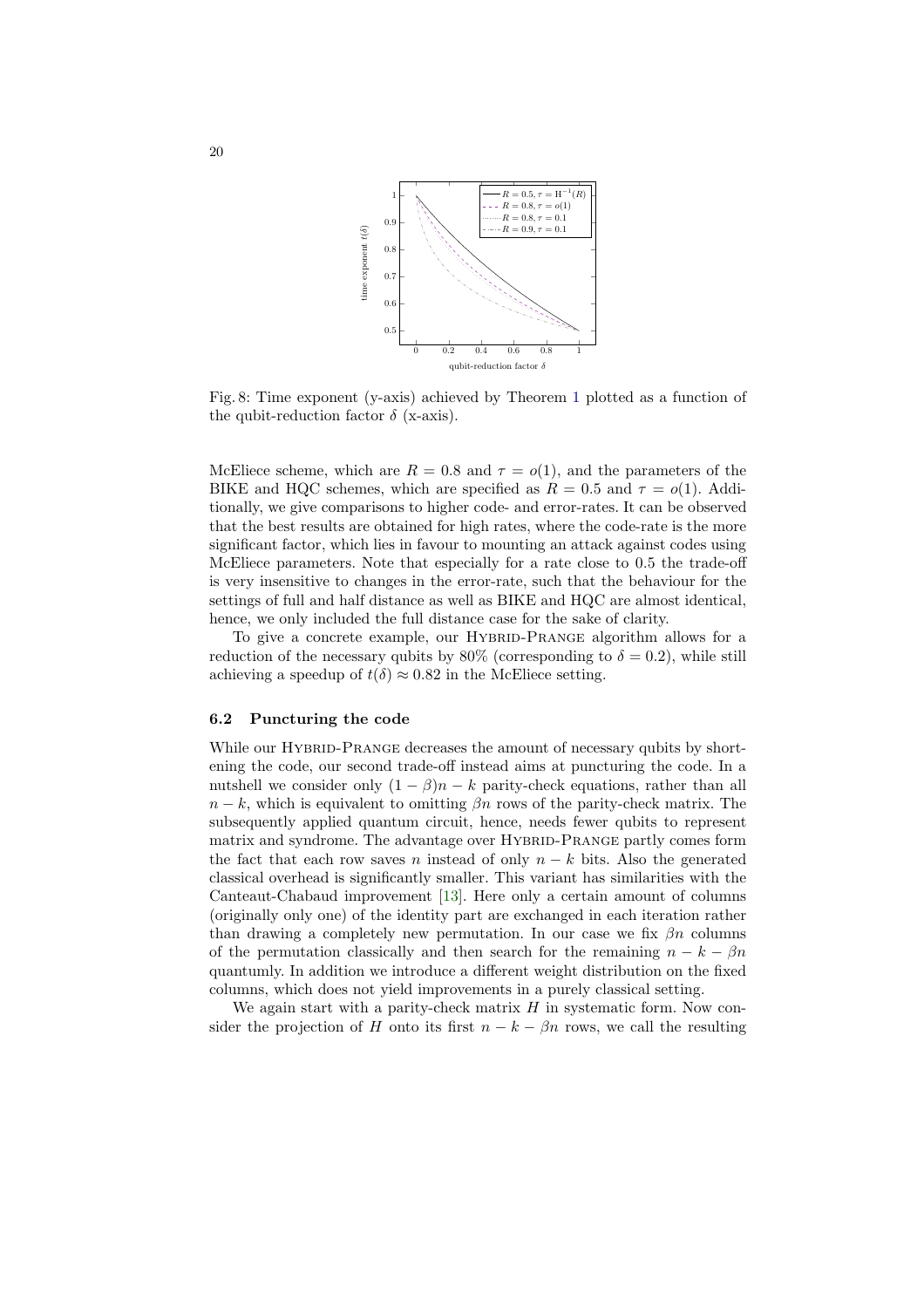<span id="page-20-0"></span>

Fig. 9: Parity-check matrix where  $\beta n$  rows are omitted and e contains weight p on  $\beta n$  coordinates. Framed parts are used as input to the quantum algorithm.

matrix H. Clearly, a solution **e** to the instance  $(H, s, \omega)$  is still a solution to the instance  $(\tilde{H}, \mathbf{s}_{[n-k-\beta n]}, \omega)$ . Moreover, the matrix  $\tilde{H}$  includes  $\beta n$  zero columns, which can safely be removed (compare to Fig. [9\)](#page-20-0). This results in a matrix  $\tilde{H}' = (I_{n-k-\beta n} \mid H') \in \mathbb{F}_2^{(n-k-\beta n)\times(1-\beta)n}$  corresponding to an  $[(1-\beta)n, k]$ code. Still, by removing the corresponding coordinates from e we obtain a solution **e'** to the instance  $(\tilde{H}', s_{[n-k-\beta n]}, \omega - p)$ , where  $p := \text{wt}(\mathbf{e}_{[n-k-\beta n+1,n-k]})$  is the weight of coordinates removed from **e**. Eventually, once **e**' is recovered we can obtain e in polynomial time by solving the respective linear system.

A crucial observation is that disregarding  $\beta n$  parity-check equations could lead to the existence of multiple solutions to the reduced instance, i.e. multiple  ${\bf e}'$  satisfying  $\tilde{H}'{\bf e}' = {\bf s}_{[n-k-\beta n]}$  but yielding an  ${\bf e}$  with  ${\rm wt}({\bf e}) > \omega$ . We can control this amount of solutions by shifting more weight onto the removed coordinates. Also our algorithm compensates for multiple solutions by recovering all solutions to the reduced instance by repeated executions of the quantum circuit. A pseudocode description of this trade-off is given in Algorithm [6.](#page-21-0)

In the following theorem we first state the time complexity of Algorithm [6](#page-21-0) in dependence on the qubit reduction factor  $\delta$ . After this we derive the speedup  $t(\delta)$  in a separate corollary.

<span id="page-20-1"></span>**Theorem 2 (Punctured Hybrid).** Let  $n \in \mathbb{N}$ ,  $\omega \in [n]$  and  $k = Rn$  for  $R \in [0,1]$ . Then for any qubit reduction factor  $\delta \in [0,1]$  Algorithm [6](#page-21-0) solves the  $\mathcal{SD}_{n,k,\omega}$  problem in expected time  $T_{\rm PH}$  using  $\delta(1-R)Rn^2$  qubits for the matrix representation, where

$$
T_{\rm PH} = \tilde{\mathcal{O}}\left(\frac{\binom{n}{\omega}}{\sqrt{\binom{(1-\beta)n}{\omega-p}\binom{(1-\beta-R)n}{\omega-p}\binom{\beta n}{p}}}\cdot \max\left(1, \sqrt{\binom{(1-\beta)n}{\omega-p}\cdot 2^{-(1-\beta-R)n}}\right)\right)
$$

with  $\beta = (1 - \delta)(1 - R)$  and  $p \in [\min(\omega, \beta n)].$ 

Proof. Assume that the permutation distributes the error weight, such that for  $P^{-1}\mathbf{e} = (\mathbf{e}_1, \mathbf{e}_2, \mathbf{e}_3) \in \mathbb{F}_2^{(1-\beta-R)n} \times \mathbb{F}_2^{\beta n} \times \mathbb{F}_2^{Rn}$  it holds  $\text{wt}(\mathbf{e}_2) = p$ . Now consider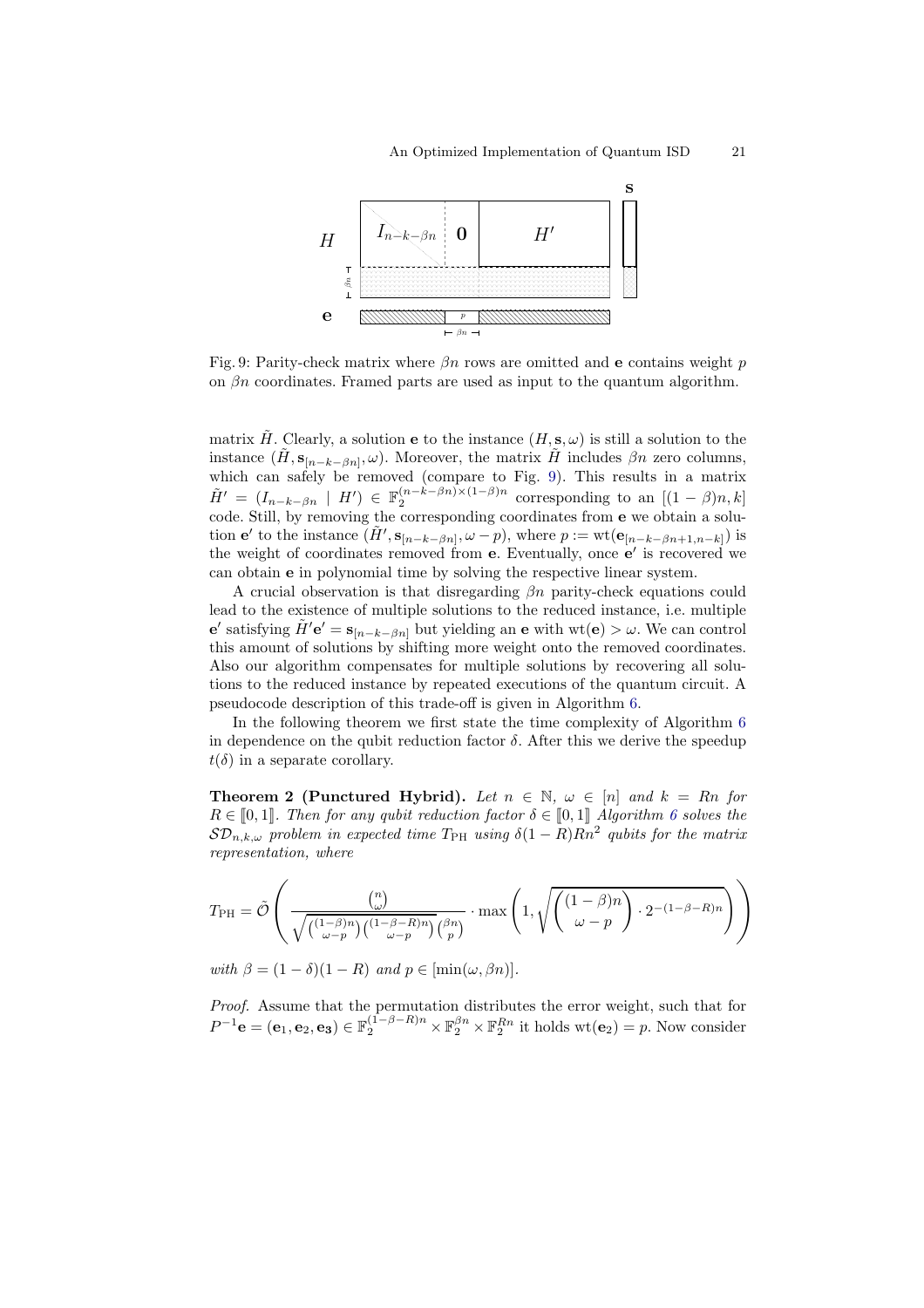#### <span id="page-21-0"></span>Algorithm 6 Punctured Hybrid

**Require:** parity-check matrix  $H \in \mathbb{F}_2^{(n-k)\times n}$ , syndrome  $s \in \mathbb{F}_2^{n-k}$ , weight  $\omega \in [n]$ , qubit reduction factor  $\delta \in [0, 1]$ **Ensure:** error vector **e** with  $wt(e) = \omega$  satisfying  $He = s$ 1: choose  $p$  accordingly 2:  $\beta := (1 - \delta)(1 - \frac{k}{n}), S := \frac{\binom{(1 - \beta)n}{\omega - p}}{2(1 - \beta)n - 1}$  $2^{(1-\beta)n-k}$ 3: repeat 4: choose random permutation matrix  $P \in \mathbb{F}_2^{n \times n}$  and set  $\tilde{H} \leftarrow HF$ 5: transform  $\tilde{H}$  to systematic form,  $\tilde{H} = \begin{pmatrix} I_{n-k-\beta n} & \mathbf{0} & H_1' \\ \mathbf{0} & I_{\beta n} & H_2' \end{pmatrix}$  $\sum_{i=1}^{\infty}$  with syndrome  $\tilde{s}$ 6:  $\tilde{H}' \leftarrow (I_{n-k-\beta n} \mid H'_1), \mathbf{s}' \leftarrow \tilde{\mathbf{s}}_{[(1-\beta)n-k]}$ 7: **for**  $i = 1$  **to**  $\text{poly}(n) \cdot S$  **do**<br>8: **solve** instance  $(\tilde{H}', \mathbf{s}', \omega)$ 8: solve instance  $(\tilde{H}', \mathbf{s}', \omega - p)$  via quantum algorithm returning  $\mathbf{e}' \in \mathbb{F}_2^{(1-\beta)n}$  $9:$  $\tilde{\mathbf{S}}^{''} \leftarrow H_2' \mathbf{e}_{[n-k-\beta n+1,(1-\beta)n]}' + \tilde{\mathbf{s}}_{[n-k-\beta n+1,n-k]}$ 10: if  $\text{wt}(\mathbf{e}'') \leq p$  then 11:  $\mathbf{e} \leftarrow P(\mathbf{e}_{[n-k-\beta n]}', \mathbf{e}'', \mathbf{e}_{[n-k-\beta n+1,(1-\beta)n]}')$ 12: break 13: until  $He = s$ 14: return e

the permuted parity-check matrix in systematic form  $\tilde{H}$  as given in line [5](#page-20-0) of Algorithm  $6$  with corresponding syndrome  $\tilde{s}$ . We obtain

$$
\tilde{H}P^{-1}\mathbf{e} = (\mathbf{e}_1 + H'_1\mathbf{e}_3, \mathbf{e}_2 + H'_2\mathbf{e}_3) = \tilde{\mathbf{s}}.
$$

This implies that  $(e_1, e_3)$  is a solution to the syndrome decoding instance  $(H', s', \omega$ p) with  $\tilde{H}' = (I_{(1-\beta-R)n} | H'_1)$  and  $\mathbf{s}' = \tilde{\mathbf{s}}_{[(1-\beta-R)n]}$ . The solution is then recovered by the application of our quantum circuit in line [8.](#page-20-0) Note that in expectation there exist

$$
S:=\begin{pmatrix} (1-\beta)n \\ \omega-p \end{pmatrix} \cdot 2^{-(1-\beta-R)n}
$$

solutions to our reduced instance. Since we apply our quantum circuit  $poly(n) \cdot S$ times and in each execution a random solution is returned, a standard coupon collector argument yields that we recover all S solutions with high probability. Now, when  $e' = (e_1, e_3)$  is returned by the quantum circuit, we recover  $e_2 =$  $\tilde{\mathbf{s}}_{[(1-\beta-R)n+1,(1-R)n]} + H'_2 \mathbf{e}_3$  and eventually return  $\mathbf{e} = P(\mathbf{e}_1, \mathbf{e}_2, \mathbf{e}_3)$ .

Next let us consider the time complexity of the algorithm. Observe that the probability, that  $wt(e_2) = p$  for a random permutation holds is

$$
q_{\mathcal{C}} := \Pr\left[\text{wt}(\mathbf{e}_2) = p\right] = \frac{\binom{(1-\beta)n}{\omega-p}\binom{\beta n}{p}}{\binom{n}{\omega}}.
$$

Hence, after  $q_{\text{C}}^{-1}$  iterations we expect that there is at least one iteration where  $wt(\mathbf{e}_2) = p$ . In each iteration we apply our quantum circuit  $\tilde{\mathcal{O}}(S)$  times to solve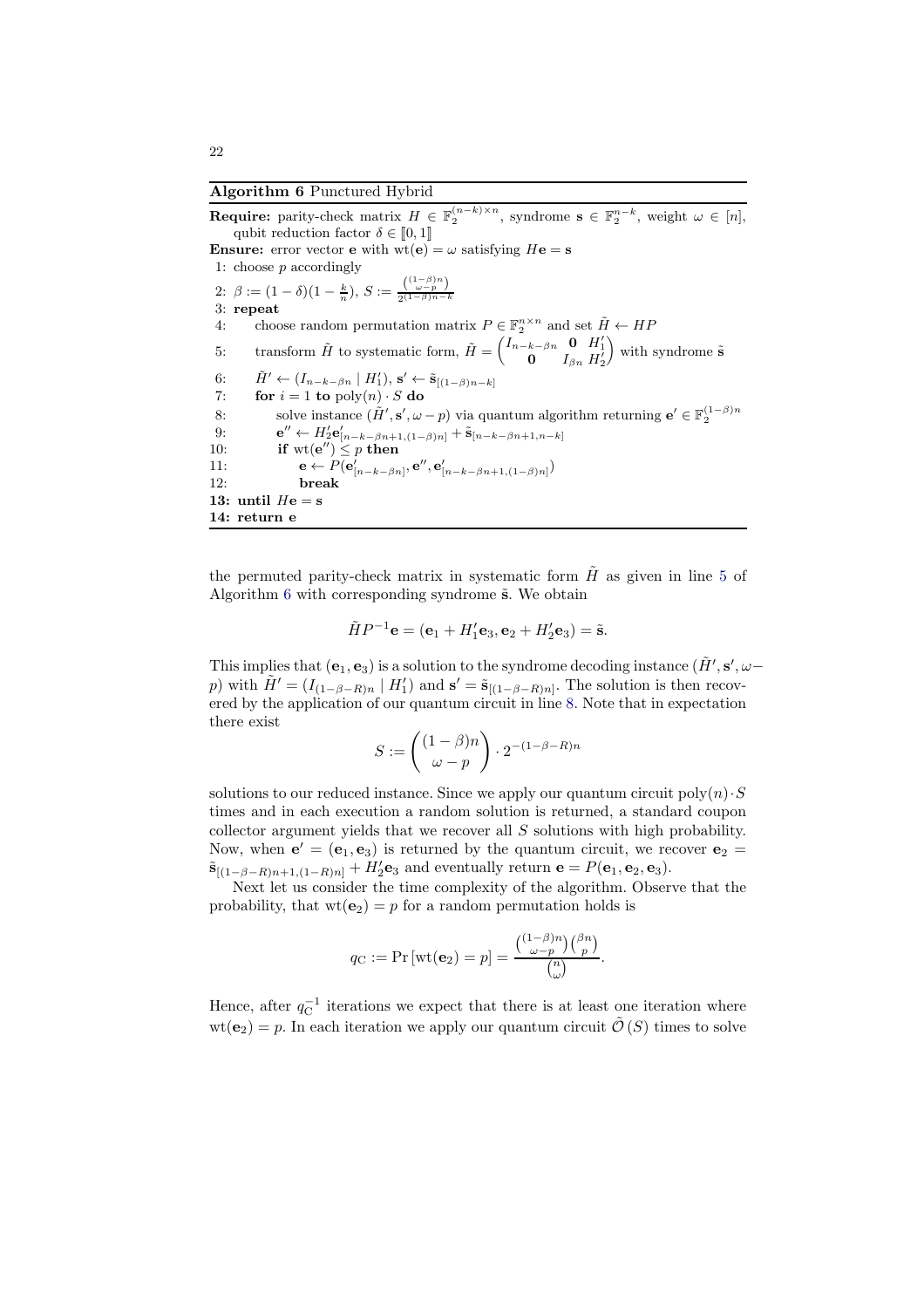the reduced instance  $(\tilde{H}', s', \omega - p)$ , corresponding to an  $[(1 - \beta)n, (1 - R)n]$ code. Since there exist  $S$  solutions the expected time to retrieve one of them at random is

$$
T_{\mathbf{Q}} = \tilde{\mathcal{O}}\left(\sqrt{\frac{\binom{(1-\beta)n}{\omega-p}}{\max(1,S)\cdot\binom{(1-\beta-R)n}{\omega-p}}}\right),\,
$$

according to Remark [2.](#page-11-3) The maximum follows since we know that there exists at least one solution. In summary the running time becomes  $T_{\rm PH} = q_{\rm C}^{-1} \cdot T_{\rm Q}$ .  $max(1, S)$ , as stated in the theorem.

The required amount of qubits of the quantum circuit for solving the syndrome decoding problem related to an  $[(1 - \beta)n, (1 - R)n]$ -code are roughly  $R(1 - \beta - R)n^2$  (compare to Eq. [\(10\)](#page-15-2)). Thus, for  $\beta := (1 - \delta)(1 - R)$  this corresponds to a qubit reduction of

$$
\frac{R(1 - \beta - R)}{R(1 - R)} = \frac{1 - R - (1 - \delta)(1 - R)}{1 - R} = \delta.
$$

Theorem [2](#page-20-1) allows to easily determine the corresponding speedup, whose exact formula we give in Corollary [2](#page-30-1) in Appendix [II.](#page-30-2)

In Fig. [10a](#page-23-0) we compare the behavior of our new trade-off to our previously obtained HYBRID-PRANGE. Recall that the performance of HYBRID-PRANGE is not very sensitive to changes in the weight. Thus, for settings with a rate of  $R = 0.5$  the dashed lines are almost on top of each other. The value p of our new trade-off (Theorem [2\)](#page-20-1) were optimized numerically. It can be observed, that our second trade-off outperforms the first one for all parameters. We observe the best behaviour for low coderates and small error weights, which correspond to the case, where the solution is very unique. In these cases our PUNCTURED-HYBRID algorithm can disregard parity-check equations without introducing multiple solutions to the reduced instance. Hence, still a single execution of the quantum circuit suffices to recover the solution. Note that in the McEliece, BIKE and HQC setting the error weight is sublinear, which is in favour of our new tradeoff. BIKE and HQC furthermore use a very small error weight of only  $\mathcal{O}(\sqrt{n})$ and specify a rate of  $R = 0.5$ , which results in a very unique solution. Consequently, in Fig. [10a](#page-23-0) it can be observed, that asymptotically for these settings the second trade-off improves drastically on HYBRID-PRANGE.

Note that our formulation of the speedup for PUNCTURED-HYBRID in contrast to Hybrid-Prange (see Corollary [1\)](#page-18-1) still depends on the error-rate, not exactly allowing for  $\omega = o(n)$ . Thus, to obtain the asymptotic plot we compared the result of Corollary [1](#page-18-1) to Theorem [2](#page-20-1) for McEliece [6688, 5024, 128], BIKE [81946, 40973, 264] and HQC [115274, 57637, 262], which are the suggested parameters for 256-bit security from the corresponding NIST submission documentation [\[2,](#page-28-1) [14,](#page-28-0) [30\]](#page-29-0).

To quantify the result of our new trade-off take e.g. the case of McEliece and a qubit reduction by 80% ( $\delta = 0.2$ ), as before. Here we improve to a speedup of  $t(\delta) \approx 0.74$ , compared to 0.82 for HYBRID-PRANGE.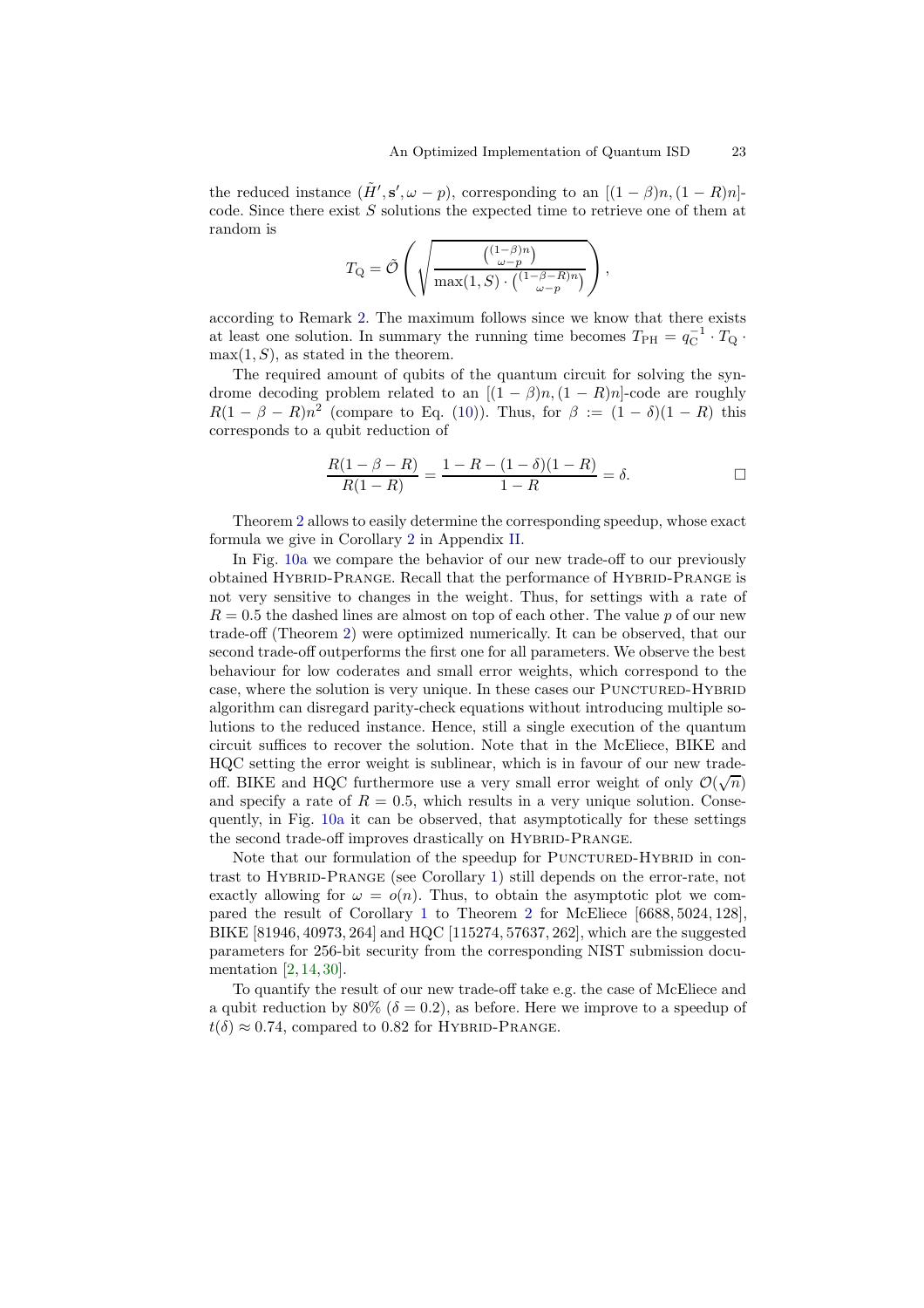<span id="page-23-0"></span>

(a) Asymptotic time exponents. New Theorem [2](#page-20-1) depicted as solid line, Corollary [1](#page-18-1) as dashed line.

(b) Time exponents for concrete parameter sets. McEliece parameter sets satisfy  $k = 0.8n$  and  $\omega =$  $\left\lfloor \frac{n}{5 \log n} \right\rfloor$ .

Fig. 10: Comparison of time exponents of HYBRID-PRANGE and PUNCTURED-HYBRID (y-axis) plotted as a function of the qubit-reduction factor  $\delta$  (x-axis).

However, for concrete medium sized parameters this asymptotic behaviour is not necessarily obtained. In Fig. [10b](#page-23-0) we therefore show a comparison of both trade-offs for concrete McEliece parameter sets. Here we furthermore used the more accurate time complexity formula involving binomial coefficients rather than its asymptotic approximation to compute the speedup  $t(\delta)$ . Note that the discontinuity for our new trade-off in these cases is due to the limitation to discrete choices of p. We find that for parameters up to  $n \approx 2500$  both trade-offs remain superior to each other for certain reduction factors  $\delta$ . For larger values of n the PUNCTURED-HYBRID algorithm becomes favourable for all  $\delta$ . In the BIKE and HQC settings the PUNCTURED-HYBRID algorithm is favourable already for small parameters corresponding to  $n = 1000$ .

#### 6.3 Combining both trade-offs

Next we show how to combine both previous trade-offs to achieve an improved version. Therefore we first reduce the code length and dimension, again by guessing  $\alpha n$  zero coordinates of **e** and removing the corresponding columns form  $H$ . The remaining instance is then solved using our PUNCTURED-HYBRID algorithm (compare also to Fig. [11\)](#page-24-0). If the initial guess was wrong, this procedure will not finish. Thus, we introduce an abort of the execution after the expected amount of iterations of PUNCTURED-HYBRID on a correct guess.

The pseudocode of the procedure is given in Algorithm [7.](#page-24-1) Note that here we use  $\beta$  and p as input parameters to PUNCTURED-HYBRID, rather than to the choice made in Algorithm [6](#page-21-0) (PUNCTURED-HYBRID).

**Theorem 3 (Combined Hybrid).** Let  $n \in \mathbb{N}$ ,  $\omega \in [n]$  and  $k = Rn$  for  $R \in [0,1]$ . Then for any qubit reduction factor  $\delta \in [0,1]$  the  $\mathcal{SD}_{n,k,\omega}$  problem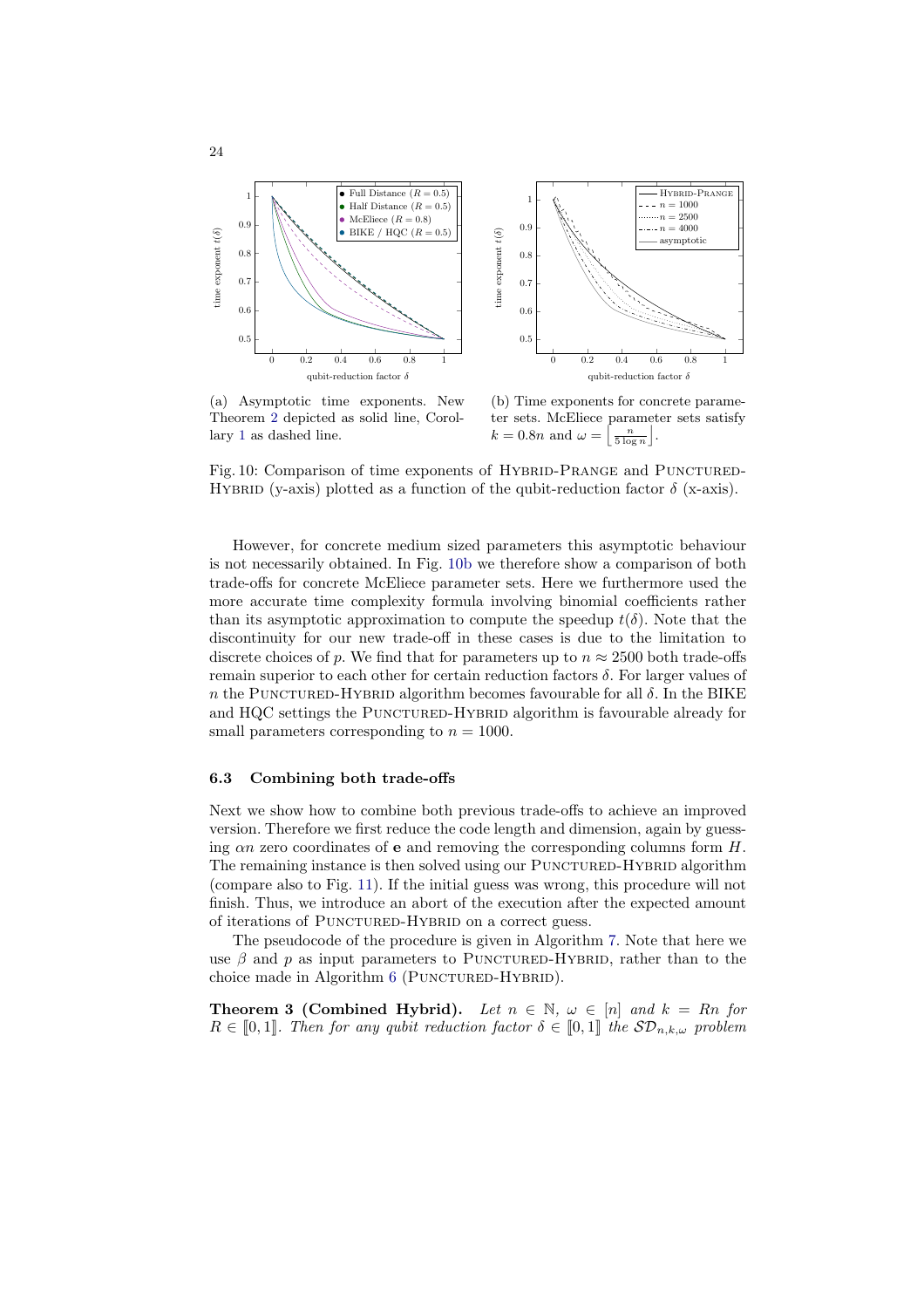<span id="page-24-0"></span>

Fig. 11: Input matrix in systematic form where  $\beta n$  parity-check equations are omitted and  $\alpha n$  zeros of **e** are known. The vector **e** is assumed to contain weight p on  $\beta$ n coordinates. Framed parts are used as input to the quantum algorithm.

# <span id="page-24-1"></span>Algorithm 7 COMBINED-HYBRID

**Require:** parity-check matrix  $H \in \mathbb{F}_2^{(n-k)\times n}$ , syndrome  $s \in \mathbb{F}_2^{n-k}$ , weight  $\omega \in [n]$ , qubit reduction factor  $\delta \in [0, 1]$ 

**Ensure:** error vector **e** with  $wt(e) = \omega$  satisfying  $He = s$ 1: choose  $\alpha$  and  $p$  accordingly 2:  $\beta := (1 - \frac{k}{n}) \left( \frac{\delta \frac{k}{n}}{\frac{k}{n} - \alpha} \right)$ ),  $E := \frac{\binom{(1-\alpha)n}{\omega}}{\sqrt{(1-\alpha-\beta)n}\sqrt{\omega}}$  $\binom{(1-\alpha-\beta)n}{\omega-p}\binom{\beta n}{p}$ 3: repeat

- 4: choose random permutation matrix  $P \in \mathbb{F}_2^{n \times n}$  and set  $\tilde{H} \leftarrow HF$
- 5:  $\mathbf{e}' \leftarrow \text{PUNCTURED-HYBRID}(\tilde{H}_{[(1-\alpha)n]}, \mathbf{s}, \omega, \delta, \frac{\beta}{1-\alpha}, p)$   $\triangleright$  abort after E iterations of the outer loop
- 6:  $\mathbf{e} \leftarrow P(\mathbf{e}', 0^{\alpha n})$
- 7: until  $He = s$
- 8: return e

can be solved in expected time  $T_{\text{CH}}$  using  $\delta(1 - R)Rn^2$  qubits for the matrix representation, where

$$
T_{\text{CH}} = \tilde{\mathcal{O}}\left(\frac{\binom{n}{\omega}}{\sqrt{\binom{(1-\alpha-\beta)n}{\omega-p}\binom{(1-\beta-R)n}{\omega-p}\binom{\beta n}{p}}}\cdot \max\left(1, \sqrt{\binom{(1-\alpha-\beta)n}{\omega-p}\cdot 2^{-(1-\beta-R)n}}\right)\right)
$$
  
with  $\alpha \in [0, R], \ \beta = (1 - R)\left(1 - \frac{\delta R}{R - \alpha}\right)$  and  $p \in [\min(\omega, \beta n)].$ 

Proof. The correctness follows from the correctness of Algorithm [5](#page-16-1) and Algo-rithm [6.](#page-21-0) Therefore observe that for a correct guess of  $\alpha n$  zero positions of **e**, the expected amount of permutations needed by PUNCTURED-HYBRID to find the solution is

$$
E := \frac{\binom{(1-\alpha)n}{\omega}}{\binom{(1-\alpha-\beta)n}{\omega-p}\binom{\beta n}{p}}.
$$

Also note that PUNCTURED-HYBRID is called on a code of length  $n' = (1 - \alpha)n$ . Hence setting  $\beta' = \frac{\beta}{1-\alpha}$  guarantees that  $\beta'n' = \beta n$  parity equations are omitted.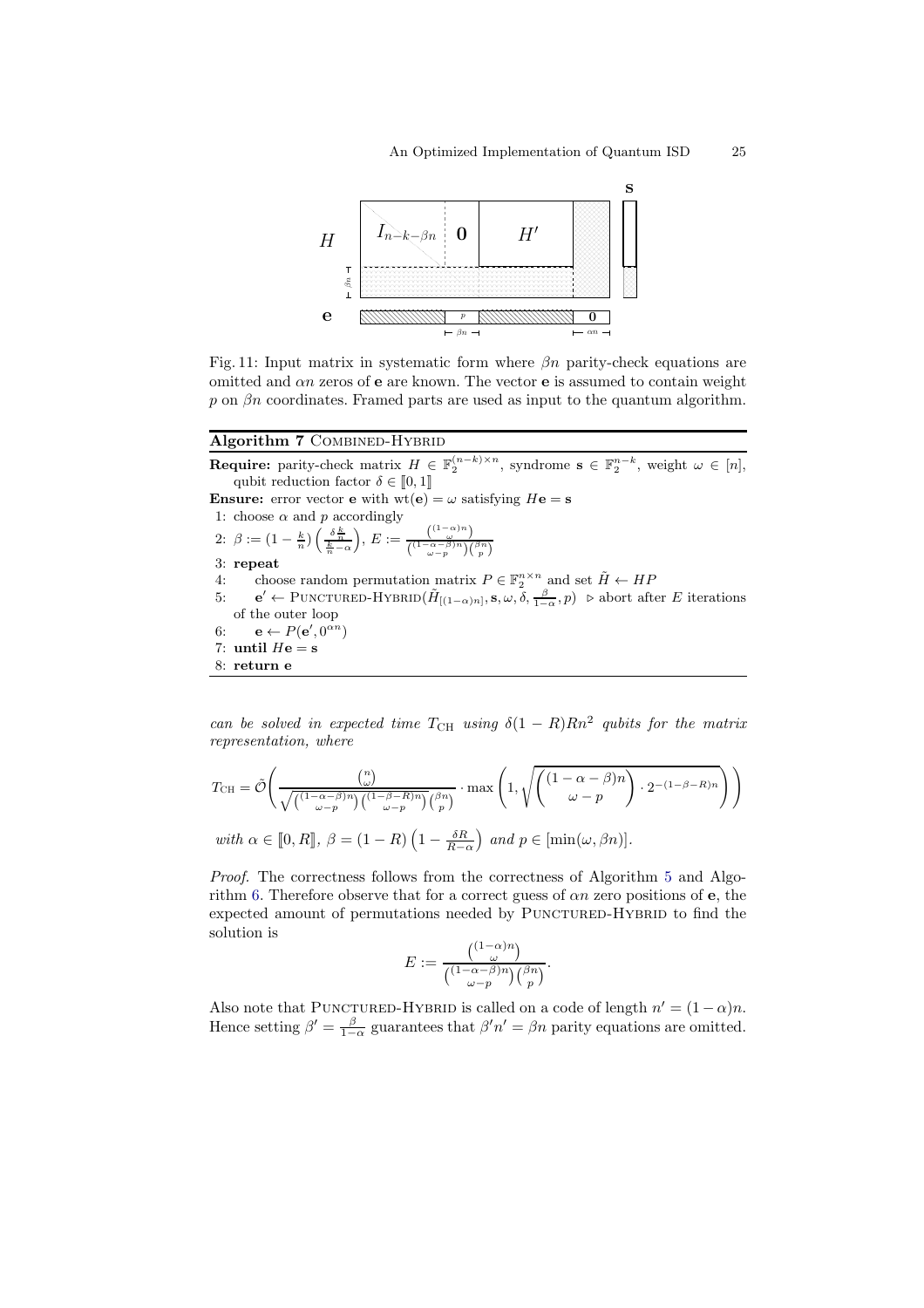For the time complexity we have again with probability

$$
q_{\mathcal{C}} := \Pr\left[P^{-1}\mathbf{e} = (\mathbf{e}_1, 0^{\alpha n})\right] = \frac{\binom{(1-\alpha)n}{\omega}}{\binom{n}{\omega}},
$$

a correct guess for αn zero positions (compare to the proof of Theorem [1\)](#page-17-1). In each iteration of our combined algorithm we call the PUNCTURED-HYBRID algorithm. Inside this subroutine  $E$  iterations of the outer loop are executed, each performing

$$
S = \tilde{\Theta}\left(\max\left(1, \frac{\binom{1-\beta-\alpha}{\omega-p}}{2^{-(1-R-\beta)n}}\right)\right)
$$

calls to the quantum circuit. This quantum circuit is applied to solve the syndrome decoding problem defined on an  $[(1 - \alpha - \beta)n, (R - \alpha)n]$ -code with errorweight  $\omega - p$  (compare to Fig. [11\)](#page-24-0), which takes time

$$
T_{\mathbf{Q}} = \tilde{\mathcal{O}}\left(\sqrt{\frac{\binom{(1-\alpha-\beta)n}{\omega-p}}{S\cdot\binom{(1-\beta-R)n}{\omega-p}}}\right).
$$

Thus, eventually, the time complexity of the whole algorithm summarizes as  $T_{\text{CH}} = q_{\text{C}}^{-1} \cdot E \cdot T_{\text{Q}} \cdot S$ , as claimed. Finally, note that for given  $\beta = (1 - \frac{1}{\sqrt{2\pi}})$  $R\left(1-\frac{\delta R}{R-\alpha}\right)$  we obtain a qubit reduction by

$$
\frac{(R-\alpha)(1-R-\beta)}{R(1-R)} = \frac{(R-\alpha)(1-R)(1-(1-\frac{\delta R}{R-\alpha})}{R(1-R)} = \delta.
$$

Next we give a comparison of the trade-off behavior in different settings. On the left in Fig. [12](#page-26-0) we illustrate the asymptotic behaviors of the trade-offs, where p and  $\alpha$  for the combined trade-off were numerically optimized. It shows that the combination of both trade-offs (dashed lines) for most parameters improves on Punctured-Hybrid (solid line). Especially in the full distance decoding setting an improvement for nearly all  $\delta$  is achieved. This is due to the fact, that the guessing of zero coordinates is an additional possibility to control the amount of solutions to the reduced instance and therefore to optimize the complexity of the PUNCTURED-HYBRID subroutine. This is also the reason why we achieve no (asymptotic) improvement in the BIKE and HQC settings, here the solution is already so unique that the trade-off can not benefit from the new degree of freedom.

But also in the McEliece setting we achieve notable improvements. If we again consider a reduction-factor of  $\delta = 0.2$  the combination improves the speedup to  $t(\delta) \approx 0.69$  from 0.74 achieved by PUNCTURED-HYBRID. Furthermore, when focusing on near future realizations, i.e., the regime of small reduction factors, it is for example possible with just one percent of the qubits ( $\delta = 0.01$ ) to achieve a speedup of  $t(\delta) \approx 0.92$ .

On the right in Fig. [12](#page-26-0) we show the relation between qubit reduction and speedup for concrete McEliece parameters. Here we restrict ourselves to the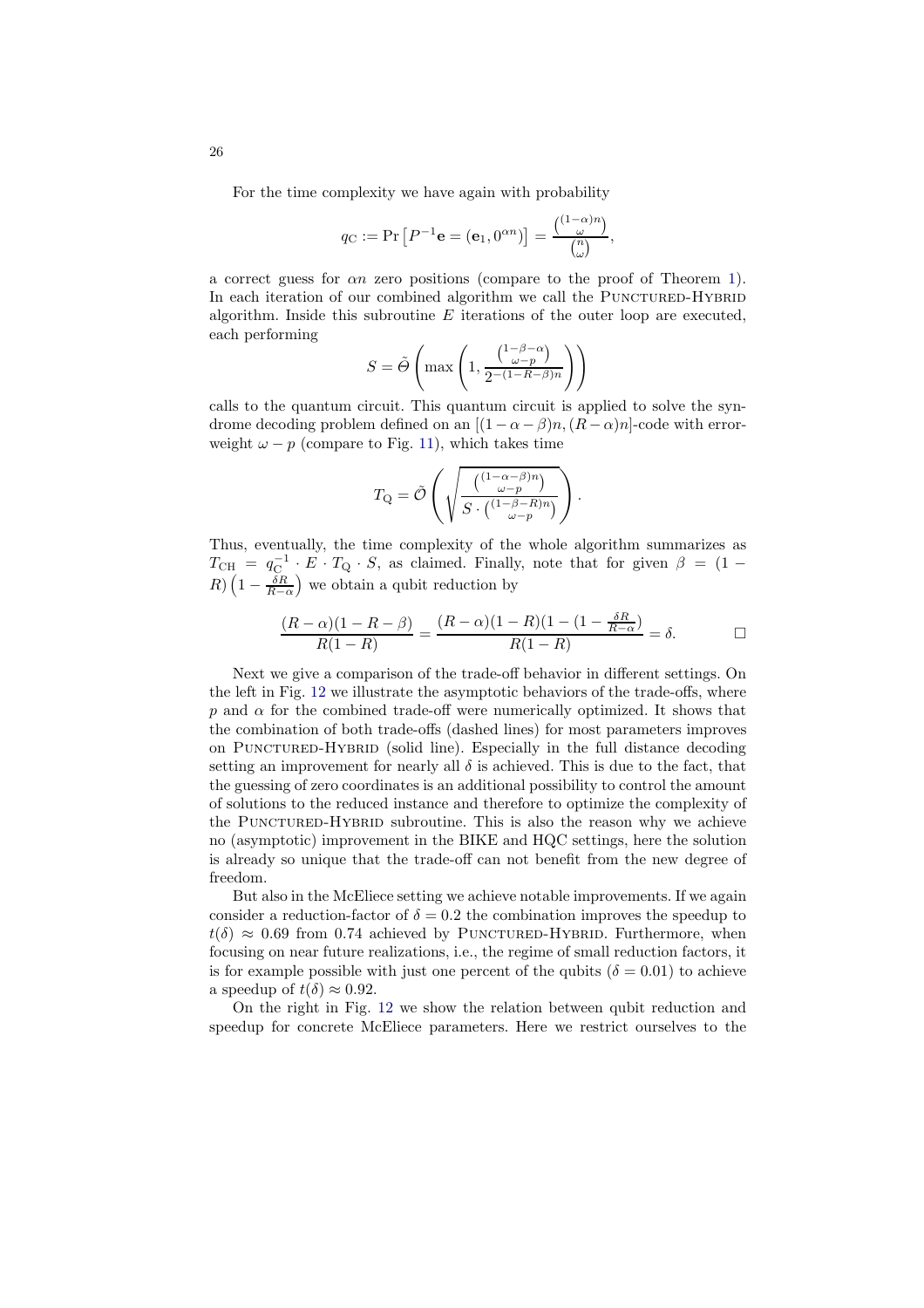<span id="page-26-0"></span>

Fig. 12: Comparison of time exponents (y-axis) plotted as a function of the qubitreduction factor  $\delta$  (x-axis) for asymptotic (left, combined trade-off illustrated dashed, Theorem [2](#page-20-1) solid) and concrete McEliece parameters (right).

instance  $n = 2500$  for the sake of clarity. But note that for all parameter sets at least the minimum of both trade-offs is obtained with improvements especially for low reduction factors. In the BIKE and HQC setting for small parameter sets with  $n \leq 3000$  we achieve (small) improvements in the regime of  $\delta \leq 0.05$ .

### 6.4 Overview and Discussion

<span id="page-26-1"></span>For convenience we state in Table [1](#page-26-1) the parameters of the reduced instances solved by the quantum circuits within each of our trade-offs. Table [2](#page-27-1) then states the necessary amount of qubits and the resulting depth of the circuits to solve a respective instance with parameters  $(n, k, \omega)$ .

|                                                                                                                                                    | Quantum Instance Parameters |  |              |
|----------------------------------------------------------------------------------------------------------------------------------------------------|-----------------------------|--|--------------|
|                                                                                                                                                    |                             |  |              |
| HYBRID-PRANGE                                                                                                                                      | $(1-\alpha)n$ $(R-\alpha)n$ |  | $\omega$     |
| PUNCTURED-HYBRID $(1 - \beta)n$ $\begin{bmatrix} n \\ (1 - \beta)n \end{bmatrix}$ $\begin{bmatrix} Rn \\ (R - \alpha)n \end{bmatrix}$ $\omega - p$ |                             |  | $\omega - p$ |
|                                                                                                                                                    |                             |  |              |

Table 1: Parameters of the reduced subinstance solved by the quantum circuit called by the respective classical co-processor.

By plugging in the values from Table [1](#page-26-1) into the formulas given in Table [2](#page-27-1) one receives the quantum complexities of the respective classical co-processor. Here we differentiate between optimization regarding the amount of qubits and the circuit depth. The essential difference lies in the use of the Lee-Brickell improvement in case of an optimization of the depth, while the width optimized variant uses the qubit reduction technique from Section [5.3.](#page-13-1)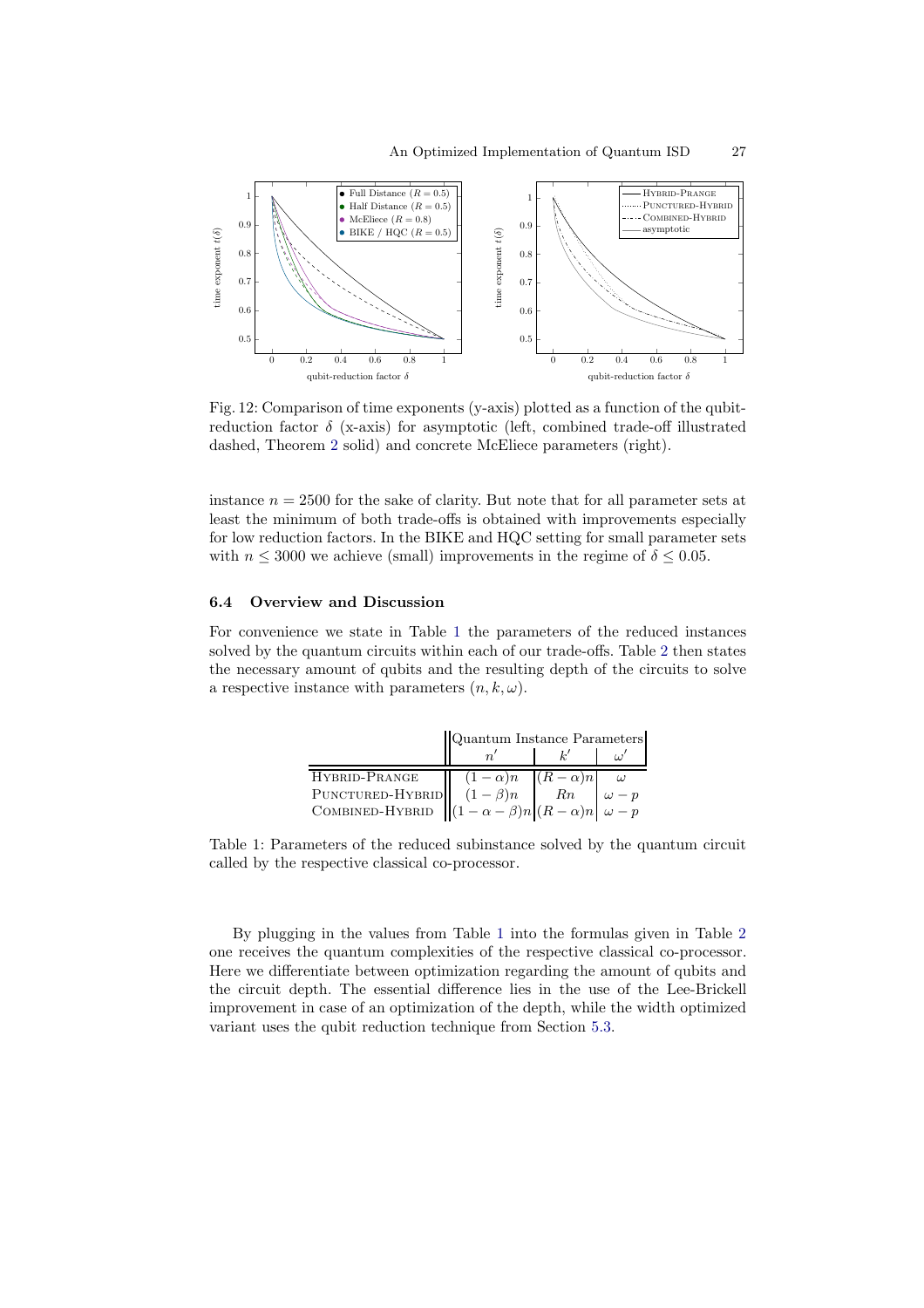The depth of our circuits is mainly dominated by the application of the Gaussian elimination, where the additional  $\log n$  factor results from the decomposition of multi-controlled gates. Remember that  $q$  is the proportion of subsets yielding a solution among all size- $(n - k)$  subsets in the case of Prange, given in Eq.  $(3)$ , while  $q_{LR}$  is the proportion of good subsets in the case of the Lee-Brickell algorithm stated in Eq. [\(9\)](#page-12-1).

<span id="page-27-1"></span>

|                                        | W-Optimized                        | $D$ -Optimized                                                                 | D-Optimized (cyclic)                                                      |
|----------------------------------------|------------------------------------|--------------------------------------------------------------------------------|---------------------------------------------------------------------------|
|                                        |                                    |                                                                                | Qubit $  (n-k+2)(k+3)-7 (n-k+1)\cdot (n+2)-3 (n-k)\cdot (n+k+2)-1$        |
| $\left\vert \mathbf{Depth}\right\vert$ | $\left(\frac{n^3\log n}{n}\right)$ | $\mathcal{O}\left(\frac{n^3\log n+p\binom{k}{p}}{\sqrt{q_{\text{LB}}}}\right)$ | $\mathcal{O}\left(\frac{n\left(n^2\log n+p\binom{k}{p}\right)}{n}\right)$ |

Table 2: Depth and required qubits of the quantum circuit to solve the  $\mathcal{SD}_{n,k,\omega}$ .

Overall, we presented concrete depth and width optimized quantum circuits for the fully-fledged ISD procedure. Our tradeoffs put a special focus on the reduction of necessary qubits, targeting *near-term* realizations. Following this thought, we also provide the necessary implementations of our circuits in the simulation library Qibo making a transition to a real quantum computer as easy as possible.

Although we placed a strong focus on the circuit width, we have shown that ISD can also be implemented efficiently on a quantum computer from a depth perspective. Thus, we cannot confirm the mentioned statement of the McEliece submission regarding a higher overhead when applying a Grover search to ISD rather than AES. However, we admit that a single application of AES has a lower complexity than one iteration of an ISD algorithm, which lies in favor of the quantum security of code-based schemes. Since NIST imposes a depth-limitation on the used quantum circuits, the more depth is needed for the implementation of one iteration, the less Grover iterations can be performed. We made a first step in the direction of overcoming this issue by giving a quantized version of the Lee-Brickell improvement and by exploiting the cyclicity in the BIKE / HQC cases. Both approaches tackle the problem by reducing the number of necessary Grover iterations. The second possibility is targeting a depth reduction of a single iteration, which is dominated by performing the Gaussian elimination. We leave it as an open problem to further study the concrete quantum circuit design of advanced Gaussian elimination procedures, such as M4RI or Strassen.

### <span id="page-27-0"></span>References

1. Alagic, G., Alperin-Sheriff, J., Apon, D., Cooper, D., Dang, Q., Kelsey, J., Liu, Y.K., Miller, C., Moody, D., Peralta, R., et al.: Status report on the second round of the NIST post-quantum cryptography standardization process. US Department of Commerce, NIST (2020)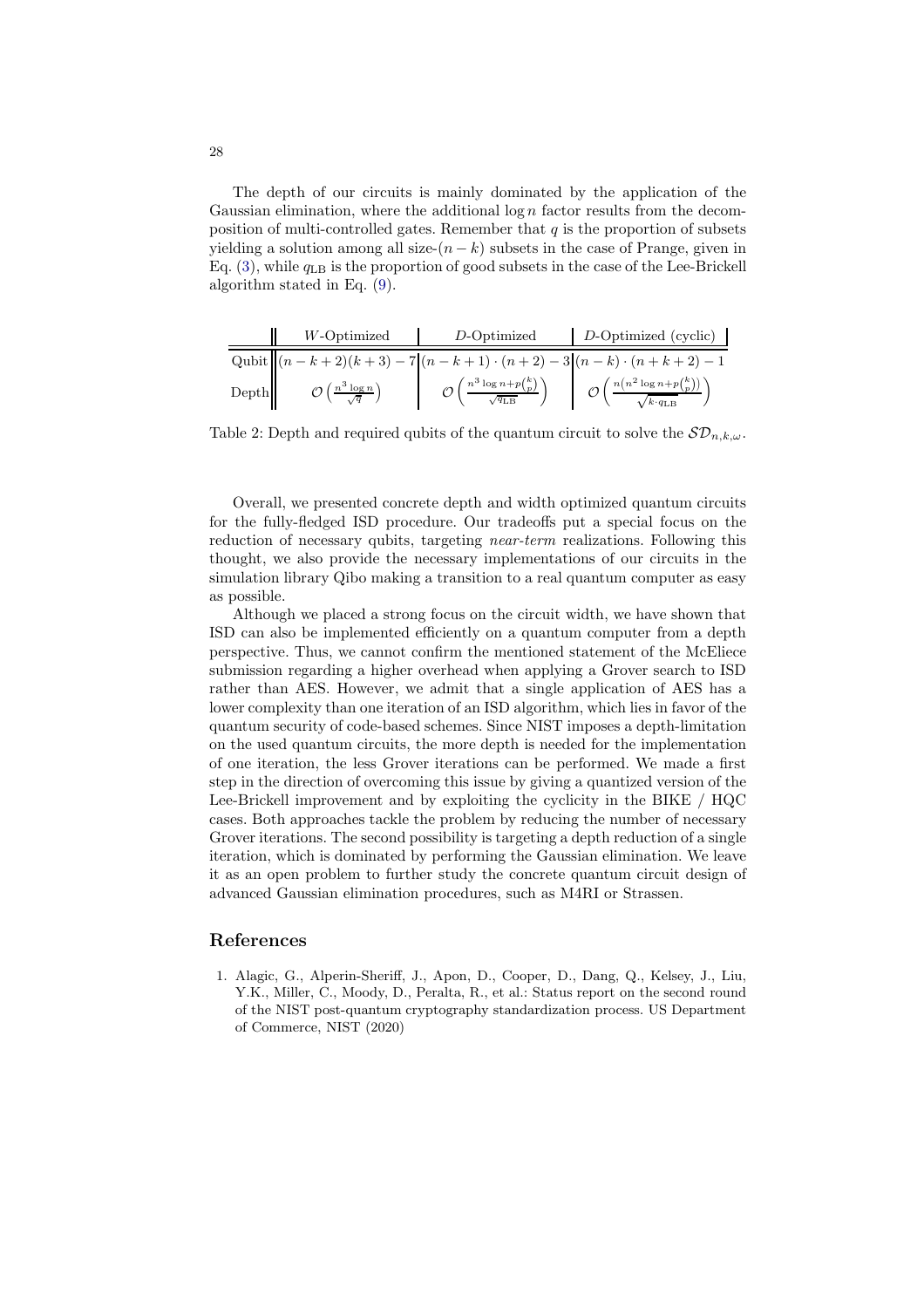- <span id="page-28-1"></span>2. Aragon, N., Barreto, P., Bettaieb, S., Bidoux, L., Blazy, O., Deneuville, J.C., Gaborit, P., Gueron, S., Guneysu, T., Melchor, C.A., et al.: BIKE: bit flipping key encapsulation (2020)
- <span id="page-28-6"></span>3. Banegas, G., Bernstein, D.J., van Hoof, I., Lange, T.: Concrete quantum cryptanalysis of binary elliptic curves. IACR Transactions on Cryptographic Hardware and Embedded Systems pp. 451–472 (2021)
- <span id="page-28-12"></span>4. Barenco, A., Bennett, C.H., Cleve, R., DiVincenzo, D.P., Margolus, N., Shor, P., Sleator, T., Smolin, J.A., Weinfurter, H.: Elementary gates for quantum computation. Physical review A  $52(5)$ , 3457 (1995)
- <span id="page-28-2"></span>5. Becker, A., Joux, A., May, A., Meurer, A.: Decoding random binary linear codes in  $2^{n/20}$ : How 1+1=0 improves information set decoding. In: Annual international conference on the theory and applications of cryptographic techniques. pp. 520– 536. Springer (2012)
- <span id="page-28-5"></span>6. Bernstein, D.J.: Grover vs. McEliece. In: International Workshop on Post-Quantum Cryptography. pp. 73–80. Springer (2010)
- <span id="page-28-7"></span>7. Bernstein, D.J., Biasse, J.F., Mosca, M.: A low-resource quantum factoring algorithm. In: International Workshop on Post-Quantum Cryptography. pp. 330–346. Springer (2017)
- <span id="page-28-14"></span>8. Bernstein, D.J., Lange, T., Peters, C.: Attacking and defending the McEliece cryptosystem. In: International Workshop on Post-Quantum Cryptography. pp. 31–46. Springer (2008)
- <span id="page-28-8"></span>9. Biasse, J.F., Bonnetain, X., Pring, B., Schrottenloher, A., Youmans, W.: A tradeoff between classical and quantum circuit size for an attack against CSIDH. Journal of Mathematical Cryptology 15(1), 4–17 (2020)
- <span id="page-28-9"></span>10. Biasse, J.F., Pring, B.: A framework for reducing the overhead of the quantum oracle for use with Grover's algorithm with applications to cryptanalysis of SIKE. Journal of Mathematical Cryptology 15(1), 143–156 (2020)
- <span id="page-28-3"></span>11. Both, L., May, A.: Decoding linear codes with high error rate and its impact for LPN security. In: International Conference on Post-Quantum Cryptography. pp. 25–46. Springer (2018)
- <span id="page-28-13"></span>12. Brassard, G., Hoyer, P.: An exact quantum polynomial-time algorithm for Simon's problem. In: Proceedings of the Fifth Israeli Symposium on Theory of Computing and Systems. pp. 12–23. IEEE (1997)
- <span id="page-28-15"></span>13. Canteaut, A., Chabaud, F.: A new algorithm for finding minimum-weight words in a linear code: application to McEliece's cryptosystem and to narrow-sense BCH codes of length 511. IEEE Transactions on Information Theory 44(1), 367–378 (1998)
- <span id="page-28-0"></span>14. Chou, T., Cid, C., UiB, S., Gilcher, J., Lange, T., Maram, V., Misoczki, R., Niederhagen, R., Paterson, K.G., Persichetti, E., et al.: Classic mceliece: conservative code-based cryptography 10 october 2020 (2020)
- <span id="page-28-4"></span>15. Dumer, I.: On minimum distance decoding of linear codes. In: Proc. 5th Joint Soviet-Swedish Int. Workshop Inform. Theory. pp. 50–52 (1991)
- <span id="page-28-10"></span>16. Efthymiou, S., Ramos-Calderer, S., Bravo-Prieto, C., Pérez-Salinas, A., García-Martín, D., Garcia-Saez, A., Latorre, J.I., Carrazza, S.: Qibo: a framework for quantum simulation with hardware acceleration. arXiv preprint arXiv:2009.01845 (2020)
- <span id="page-28-11"></span>17. Efthymiou, S., Ramos-Calderer, S., Bravo-Prieto, C., Pérez-Salinas, A., García-Martín, D., Garcia-Saez, A., Latorre, J.I., Carrazza, S.: Quantumtii/qibo: Qibo (Aug 2020). [https://doi.org/10.5281/zenodo.3997195,](https://doi.org/10.5281/zenodo.3997195) <https://doi.org/10.5281/zenodo.3997195>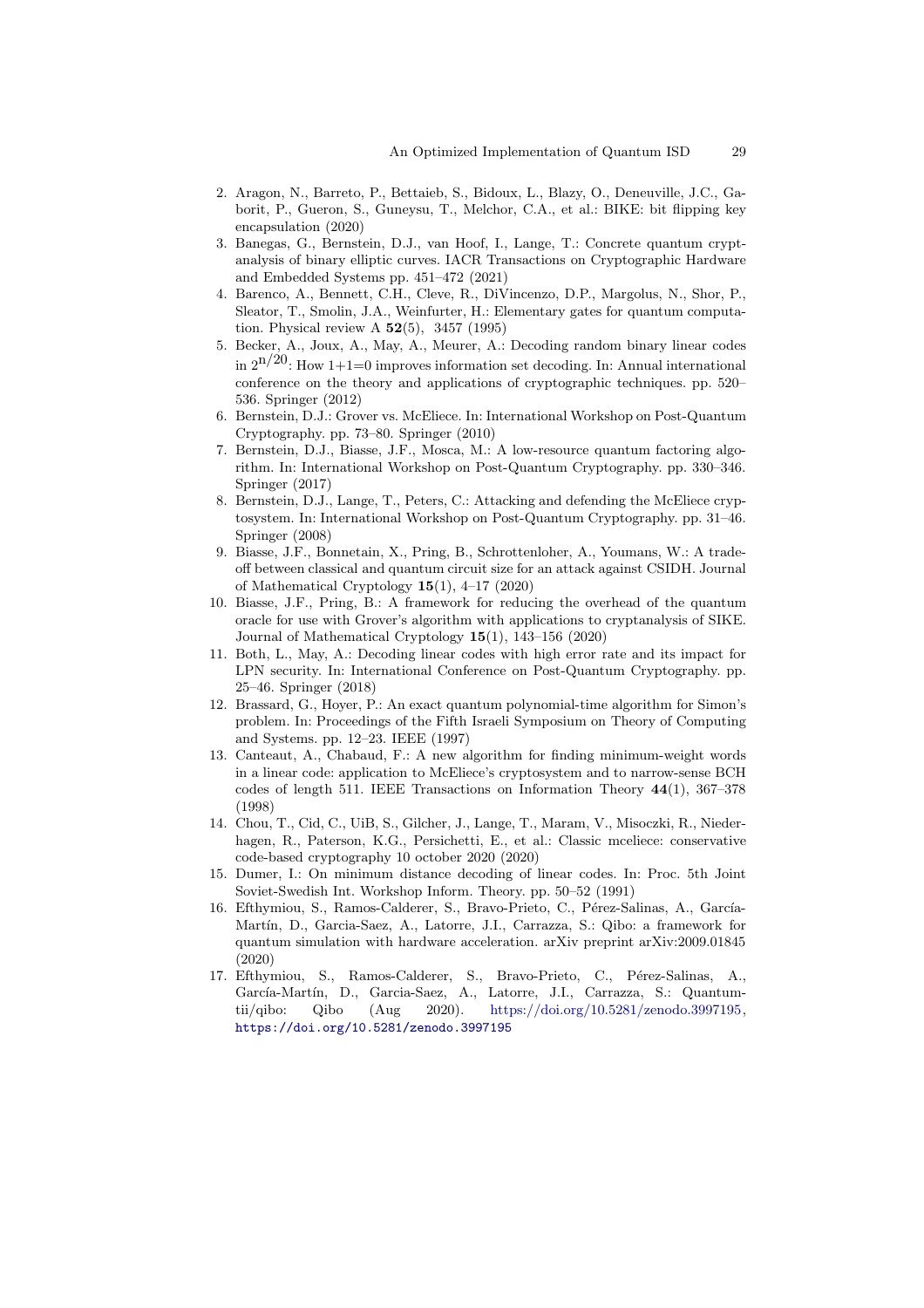- <span id="page-29-7"></span>18. Ekerå, M., Håstad, J.; Quantum algorithms for computing short discrete logarithms and factoring RSA integers. In: International Workshop on Post-Quantum Cryptography. pp. 347–363. Springer (2017)
- <span id="page-29-13"></span>19. Gilbert, E.N.: A comparison of signalling alphabets. The Bell system technical journal 31(3), 504–522 (1952)
- <span id="page-29-16"></span>20. Grover, L., Rudolph, T.: Creating superpositions that correspond to efficiently integrable probability distributions. arXiv preprint quant-ph/0208112 (2002)
- <span id="page-29-17"></span>21. Grover, L.K.: A fast quantum mechanical algorithm for database search. In: Proceedings of the twenty-eighth annual ACM symposium on Theory of computing. pp. 212–219 (1996)
- <span id="page-29-18"></span>22. Grover, L.K.: Quantum computers can search rapidly by using almost any transformation. Physical Review Letters 80(19), 4329 (1998)
- <span id="page-29-8"></span>23. Helm, A., May, A.: The power of few qubits and collisions–subset sum below Grover's bound. In: International Conference on Post-Quantum Cryptography. pp. 445–460. Springer (2020)
- <span id="page-29-9"></span>24. Jaques, S., Naehrig, M., Roetteler, M., Virdia, F.: Implementing grover oracles for quantum key search on AES and LowMC. In: Annual International Conference on the Theory and Applications of Cryptographic Techniques. pp. 280–310. Springer (2020)
- <span id="page-29-5"></span>25. Kachigar, G., Tillich, J.P.: Quantum information set decoding algorithms. In: International Workshop on Post-Quantum Cryptography. pp. 69–89. Springer (2017)
- <span id="page-29-6"></span>26. Kirshanova, E.: Improved quantum information set decoding. In: International Conference on Post-Quantum Cryptography. pp. 507–527. Springer (2018)
- <span id="page-29-12"></span>27. Lee, P.J., Brickell, E.F.: An observation on the security of McEliece's public-key cryptosystem. In: Workshop on the Theory and Application of of Cryptographic Techniques. pp. 275–280. Springer (1988)
- <span id="page-29-2"></span>28. May, A., Meurer, A., Thomae, E.: Decoding random linear codes in  $\tilde{\ell}(2^{0.054n})$ . In: International Conference on the Theory and Application of Cryptology and Information Security. pp. 107–124. Springer (2011)
- <span id="page-29-3"></span>29. May, A., Ozerov, I.: On computing nearest neighbors with applications to decoding of binary linear codes. In: Annual International Conference on the Theory and Applications of Cryptographic Techniques. pp. 203–228. Springer (2015)
- <span id="page-29-0"></span>30. Melchor, C.A., Aragon, N., Bettaieb, S., Bidoux, L., Blazy, O., Deneuville, J.C., Gaborit, P., Persichetti, E., Zémor, G., Bourges, I.: Hamming quasi-cyclic (HQC) (2020)
- <span id="page-29-15"></span>31. Nielsen, M.A., Chuang, I.L.: Quantum information and quantum computation. Cambridge: Cambridge University Press 2(8), 23 (2000)
- <span id="page-29-1"></span>32. Prange, E.: The use of information sets in decoding cyclic codes. IRE Transactions on Information Theory  $8(5)$ , 5–9 (1962)
- <span id="page-29-11"></span>33. Ramos-Calderer, S., Esser, A.: qiboteam/qisd (Dec 2021), <https://github.com/qiboteam/qISD>
- <span id="page-29-19"></span>34. Sendrier, N.: Decoding one out of many. In: International Workshop on Post-Quantum Cryptography. pp. 51–67. Springer (2011)
- <span id="page-29-4"></span>35. Stern, J.: A method for finding codewords of small weight. In: International Colloquium on Coding Theory and Applications. pp. 106–113. Springer (1988)
- <span id="page-29-20"></span>36. Torres, R.C., Sendrier, N.: Analysis of information set decoding for a sub-linear error weight. In: Post-Quantum Cryptography. pp. 144–161. Springer (2016)
- <span id="page-29-14"></span>37. Varshamov, R.R.: Estimate of the number of signals in error correcting codes. Docklady Akad. Nauk, SSSR 117, 739–741 (1957)
- <span id="page-29-10"></span>38. Zalka, C.: Grover's quantum searching algorithm is optimal. Physical Review A 60(4), 2746 (1999)

30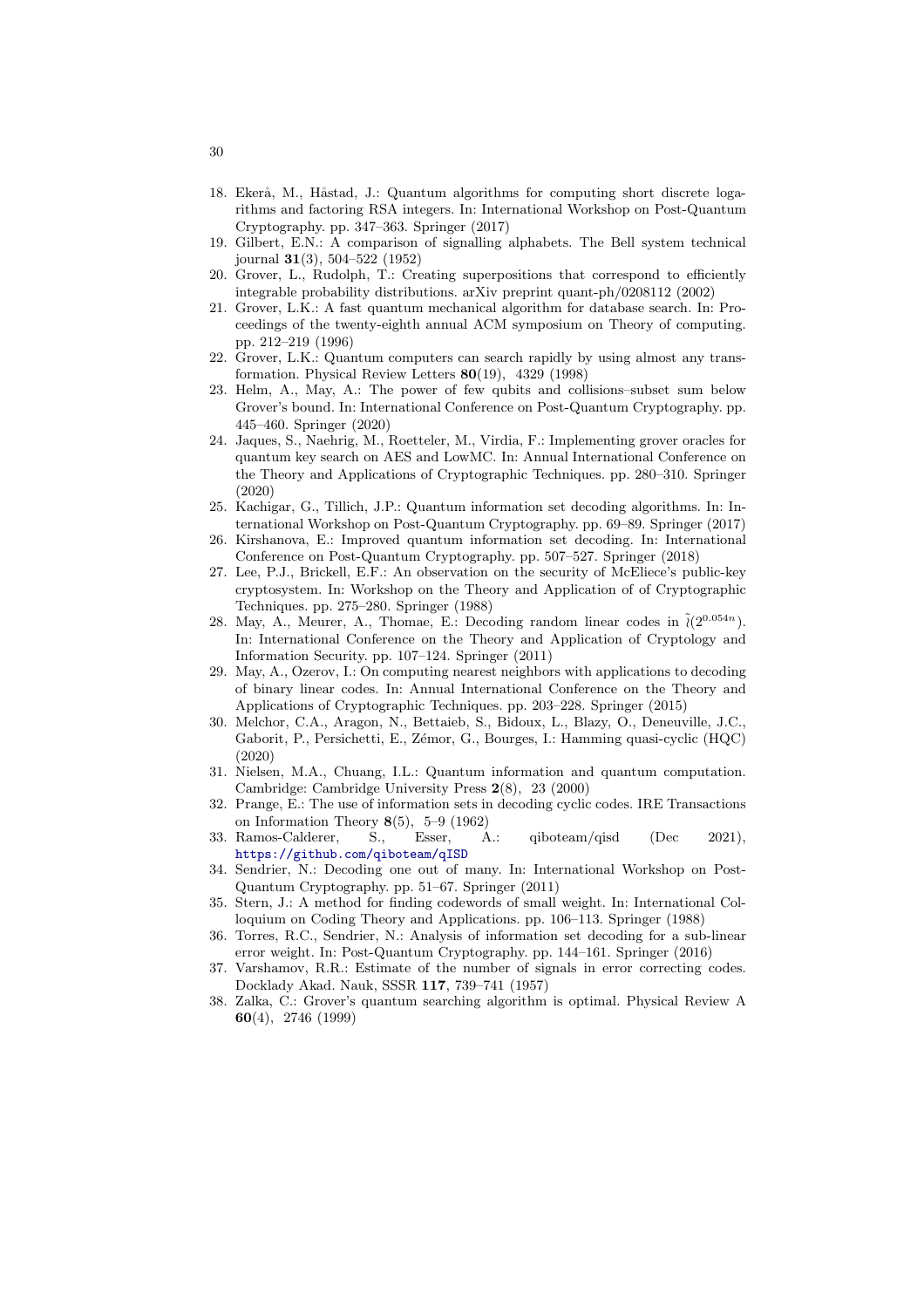# Appendix

# <span id="page-30-0"></span>I Width reduced circuit

Algorithm [8](#page-30-3) shows the pseudocode for generating our width optimized circuit, not requiring the idenity part of  $H$  as an input, described in Section [5.3.](#page-13-1)

<span id="page-30-3"></span>Algorithm 8 Width-reduced Combined Circuit

**Require:** matrix  $H' \in \mathbb{F}_2^{(n-k)\times k}$ , syndrome  $\mathbf{s} \in \mathbb{F}_2^{n-k}$ ,  $(k+1)(n-k)+n+\lceil \log(n-k) \rceil$ qubits **Ensure:** Uniform superposition over weight of all **x** with  $H_I$ **x** = **s** for  $I \in \binom{[n]}{n-k}$  where  $H=(I_{n-k} \mid H')$ 1: Initialize qubits with  $(H' | s)$ 2: Generate uniform superposition over  $\mathcal{B}_{n,n-k}$  on qubits  $(b_1,\ldots,b_n)$ 3:  $c \leftarrow n - k$ 4: for  $i = 1$  to  $n - k$  do  $\succeq$  row swaps depending on first  $n - k$  columns 5. for  $i = 1$  to  $i = 1$  do 5: for  $j = 1$  to  $i - 1$  do<br>6: if  $b_i = 1$  and  $c =$ 6: **if**  $b_i = 1$  **and**  $c = n - k - j + 1$  **then** swap row *i* and row *j* 7: **if**  $b_i = 1$  **then**  $c \leftarrow c - 1$ if  $b_i = 1$  then  $c \leftarrow c - 1$ 8: for  $i = n$  down to  $n - k + 1$  do<br>9: if  $b_i = 1$  then ′ to the back if  $b_i = 1$  then 10:  $c \leftarrow c - 1$ <br>11:  $x_i \leftarrow 1$ 11:  $x_i \leftarrow 1$ <br>12: for  $j =$ 12: **for**  $j = i$  **to**  $n - 1$  **do**<br>13: **swap column** i and swap column j and  $j + 1$ 14: swap  $x_i$  and  $x_{i+1}$ 15: Apply Gaussian elimination circuit starting with the last column, where each operation depending on column j is controlled by  $x_i$  (Algorithm [3\)](#page-8-1) 16: return  $c \leftarrow$  weight of last column

# <span id="page-30-2"></span>II Punctured Hybrid

<span id="page-30-1"></span>In the following corollary we state the exact form of the speedup  $t(\delta)$  for our PUNCTURED-HYBRID (Theorem [2\)](#page-20-1).

Corollary 2 (Punctured Hybrid Speedup). Let  $n \in \mathbb{N}$ ,  $\omega = \tau n$  and  $k = Rn$ ,  $p = \rho n$  for  $\tau, R, \rho \in [0, 1]$  and let  $T_c$  be as defined in Eq. [\(11\)](#page-15-1). Then for any qubit reduction factor  $\delta \in [0,1]$  Algorithm [6](#page-21-0) solves the  $\mathcal{SD}_{n,k,\omega}$  problem in time